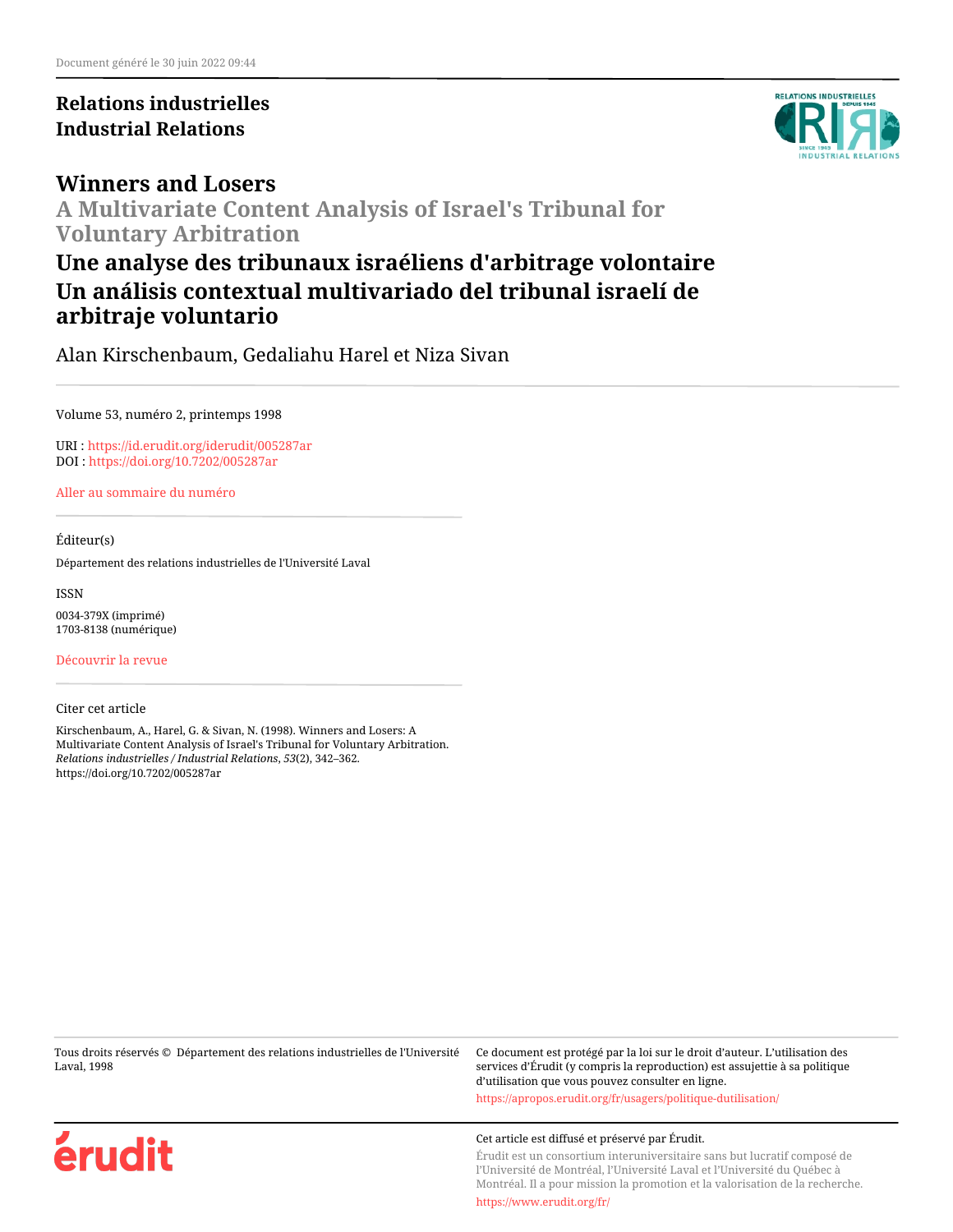# *Winners and Losers*

# *A Multivariate Content Analysis of Israel's Tribunal for Voluntary Arbitration*<sup>1</sup>

ALAN KIRSCHENBAUM, GEDALIAHU HAREL and NIZA SIVAN Faculty of Industrial Engineering and Management, Technion-Israel Institute of Technology, Haifa, Israel.

The objective of this paper is to examine the arbitration *process instituted in arbitration tribunals and propose a parsimonious model to enhance the predictive ability of theoretical factors affecting the outcome of public sector labour disputes. The basic data set was generated by a content analysis of 101 awards made by Israel's Tribunal for Voluntary Arbitration (TVA) during its first eight years of operation (1977-84). Results are discussed within the context of employee groups choosing arbitration over strikes as a means of winning demands.*

Institutionalized voluntary arbitration to resolve labour disputes is primarily the product of industrial nations, promoted by governments and accepted by both the private and public sectors as one of many possible routes to resolve labour disputes. All arbitration agreements require the consent of both parties to a labour dispute to voluntarily enter into arbitration and accept the decision. Given the alternative means of resolving disputes (labour courts, strikes, sanctions, etc.), why do parties to a labour dispute choose to enter into voluntary arbitration? One possible explanation is that both sides to a dispute may believe they have a more than reasonable chance to succeed (Kolb 1983), especially when preliminary negotiations have reached a stalemate. What contributes to this perception of probable success is difficult to ascertain, but it is certain that a wide range of theoretical, contextual and process factors linked to the arbitration

<sup>1.</sup> This research was supported by a Technion R&D grant. We thank the Israel Tribunal for Voluntary Arbitration, its chairperson and secretariat for their cooperation in providing the material upon which the content analysis was based. Marvin Levine, Peter Bamberger and the anonymous reviewers provided helpful comments on previous drafts.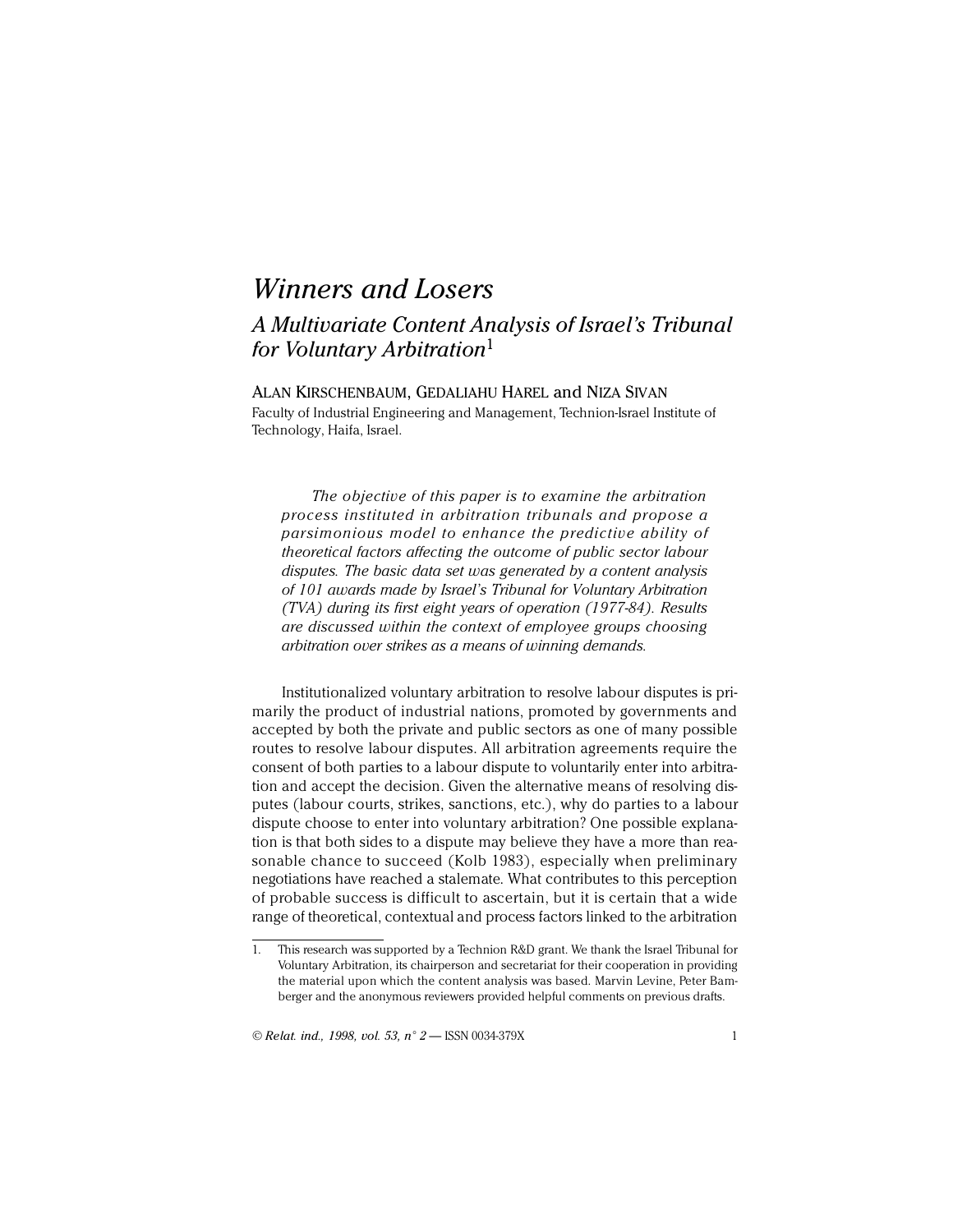process are involved. Relevant theoretical variables cited in the literature affecting arbitration outcomes tend to favour macro- and micro-level structural factors which fall outside the actual content of the dispute. Thus, contributing factors have included: the demographic character as well as the past decision record of the arbitrator (Scott and Shadoan 1989; Dvorkin 1974; Heneman and Saunder 1982; Thornton and Zirkel 1990); the type of representative presenting a case (Thornicroft 1994; Block and Stieber 1987; McKelvey 1984); the size (strength) and character of the group initiating a case (Summers 1984; McCarthy 1968); the advantages to be gained from entering arbitration (Bruce 1992); the general climate for arbitration (Crow and Logan 1995); and even the types of tactics or strategy employed (Overton 1973). Other studies have focused on the arbitration process (Fleming 1984), the importance of precedents (Olson and Jarley 1991; Prasow 1974), the homogeneity of the plaintiffs (Galin 1980) and even the impact of arbitrator choice (Bemmels 1990; Coulson 1967). All of these factors have been put forward as critical variables in bringing about a decision favouring the plaintiff or respondent. Choosing the "right" representative, or making sure that the precedents are favourable, for example, increase the chance of success (Olson and Jarley 1991). The common denominator among these studies is that they focus on single explanatory variables and rarely explore the interaction or trade-off between competing variables in predicting an outcome. These variables, as will be developed below, encompass both interest and grievance arbitration factors. This possibility will be investigated here by utilizing multivariate analysis techniques.

#### *THEORETICAL MODEL OF ARBITRATION RESOLUTION*

Since the inception of formal frameworks for voluntary arbitration primarily in Western industrialized nations under various ideological justifications — diverse sectors of workers and employers have sought to settle their disputes by arbitration instead of strikes. Such has been the case in Australia (Caiden 1971), New Zealand (Shand 1968), Great Britain (Lowry 1983), Canada (Anderson 1981), the United States (Kochan 1980), Western Europe (Crispo 1971), Africa (ILO 1980) and Israel (Harel and Cohen 1980). The historical development and application of these various arbitration institutions have been widely studied (see Fazzi 1995; Coleman and Haynes 1994). Specific cases have been analysed. Yet, a comprehensive theoretical framework which would allow an examination of factors linked to and predictive of dispute resolutions is lacking. Reviewing the literature has led us to propose a set of independent variables which represent structural variables involved in how resolutions come about in the arbitration process. One set of theoretical variables are associated with the structural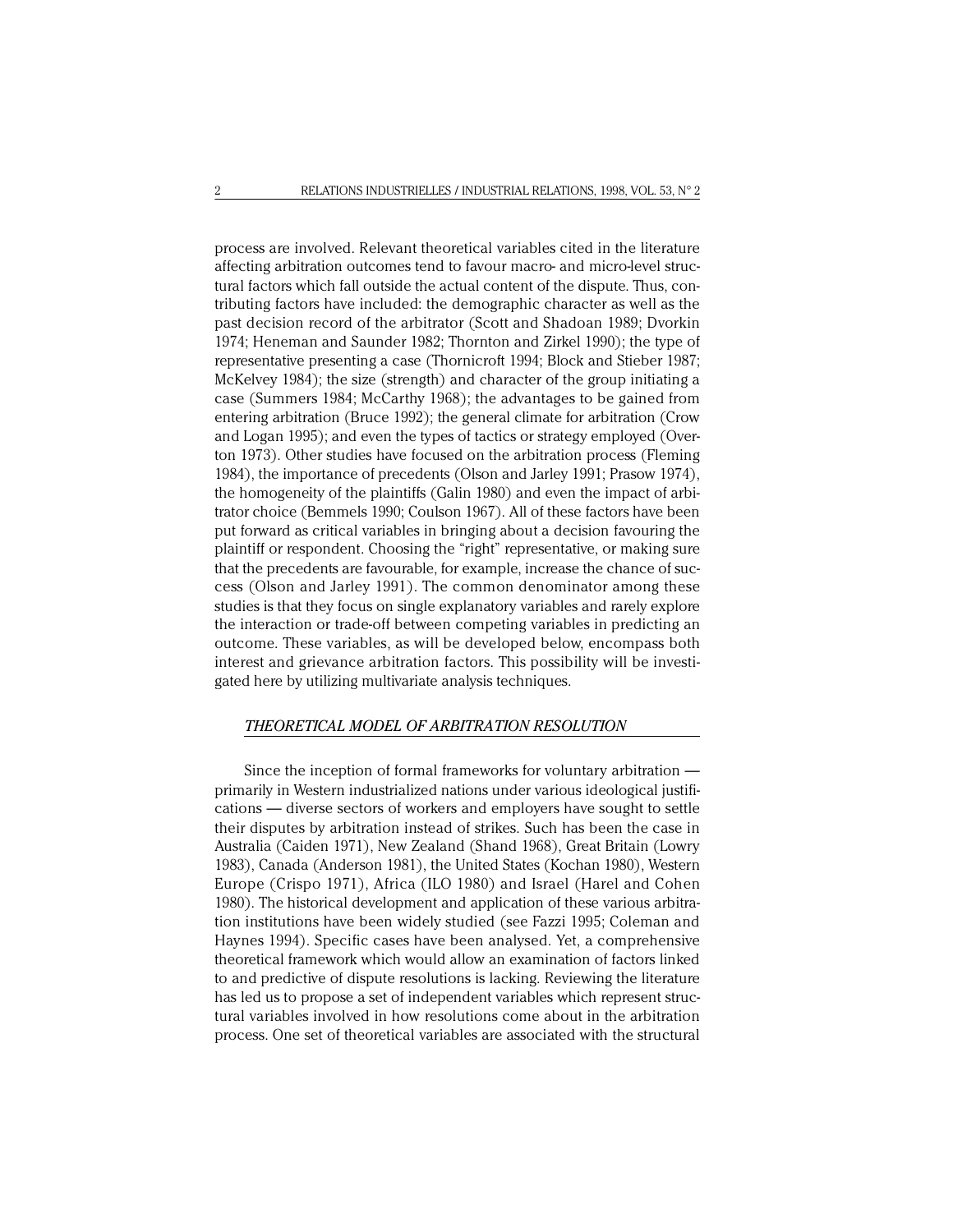context of an arbitration setting. In addition are a series of what we call "process" variables associated with how a decision comes about. Figure 1 illustrates the theoretical model.





FIGURE 1

In its simplest form, the model distinguishes between what we have termed context and process variables, and their link to an arbitration outcome. A decision can either favour the plaintiff, the respondent or, in some cases, be a compromise solution. Success, therefore, needs to be viewed as a unidirectional interval variable and for consistency will be viewed in terms of the degree to which judgments favour employees. Context variables reflect structural conditions that are external to the actual dispute brought before an arbitrator. These factors represent key characteristics of the contestants themselves. Such factors as the local/national character of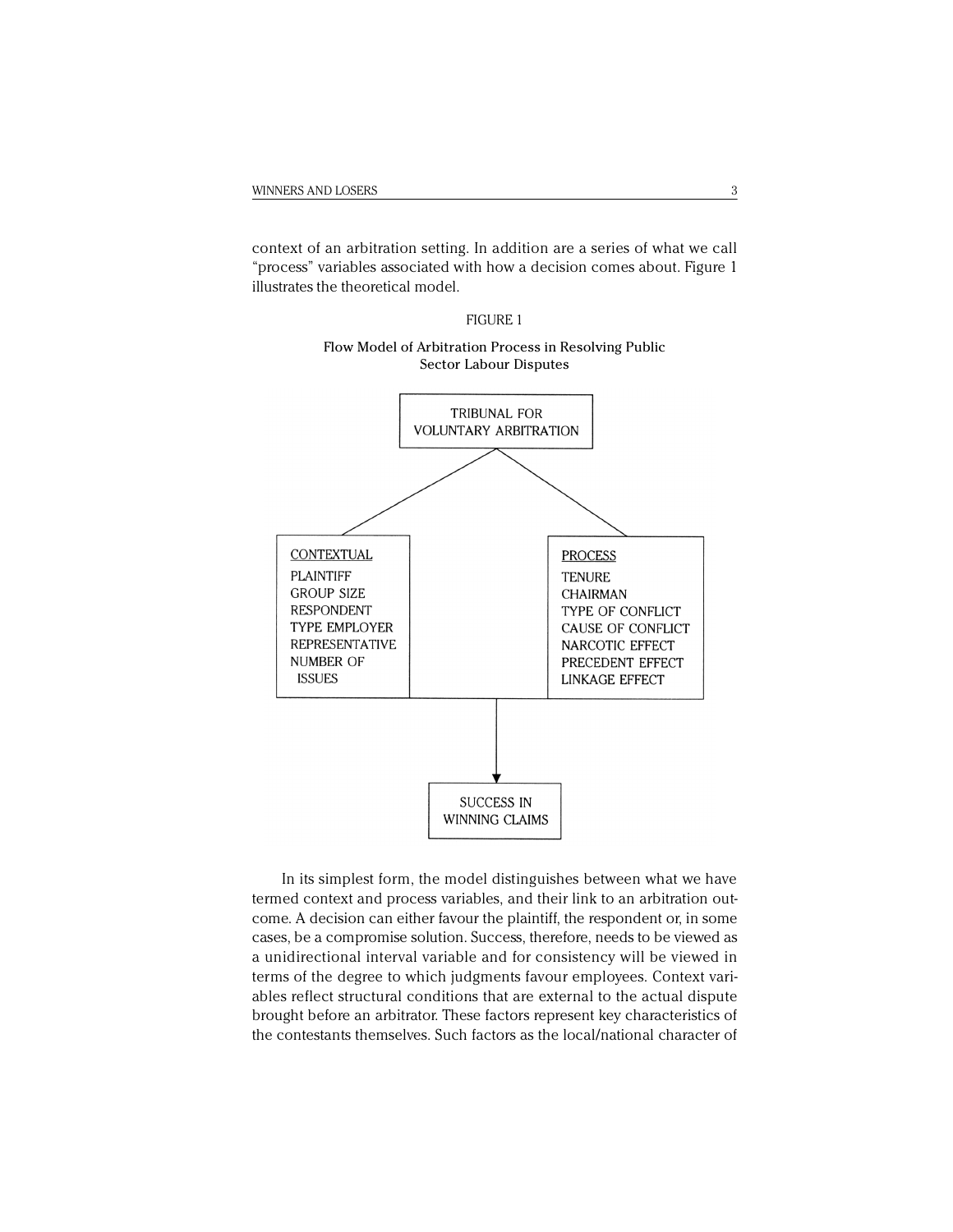the plaintiff, who is the respondent, who represents the sides, etc., form the input context within which the arbitration process proceeds. Process variables, on the other hand, focus on the development of the decision. These variables are theoretically important as they reflect the heart of the arbitration process by having a direct impact on the courts' decision. Thus, we have included such factors as the type and cause of the dispute as well as the intervention of the "narcotic," "precedent" and "linkage" effects on a ruling. Each of the separate components which fall within a context and process framework are themselves independent variables having a direct link to the success of the decision. Interactively, both sets of context and process variables, we argue, contribute in differing degrees in explaining a decision outcome. The robustness of such explanations will be investigated below.

#### *ISRAEL'S TRIBUNAL FOR VOLUNTARY ARBITRATION*

Following a considerable period of labour unrest in Israel, a collective agreement was signed (1977) between the government of Israel and the General Federation of Labour establishing a Tribunal for Voluntary Arbitration (TVA) whose purpose was to deal with disputes in the public service sector. A basic concession was that no court costs would be charged in order that access would not be constrained by financial constraints. Moreover, a 30-day limit was put on the Tribunal to issue its arbitration decision. The Israel TVA began operating in 1977 (Harel and Cohen 1980). The mode of operation is based on arbitration, which can be initiated by the government of Israel, or any another public-service employer, a national labour organization, a national labour union, a labour council, or a national committee belonging to the Histadrut, any group of workers employed by a public-service employer, or anyone who has not signed the arbitration agreement but has secured the consent of the other party to bring the case before the TVA. The unique character of the TVA is that parties may bring before the tribunal both interest and rights arbitration disputes. On the one hand, disputes may encompass issues concerning wages, hours, working conditions, and fringe benefits, so long as an agreement was not reached in the bargaining process. On the other hand, the parties can bring grievances, or what is called in the original agreement "legal disputes" before the TVA provided there is explicit prior consent by both parties.

During the period of 1977-1984, there were 488 strikes, 342 work sanctions and 137 cases brought before the Tribunal. Of the total of 967 labour disputes, the TVA contributed to resolving 15% of the disputes. After this period, the TVA played a less active role in resolving public sector labour disputes. Of the 137 cases brought before the Tribunal in 1977-1984, 36 were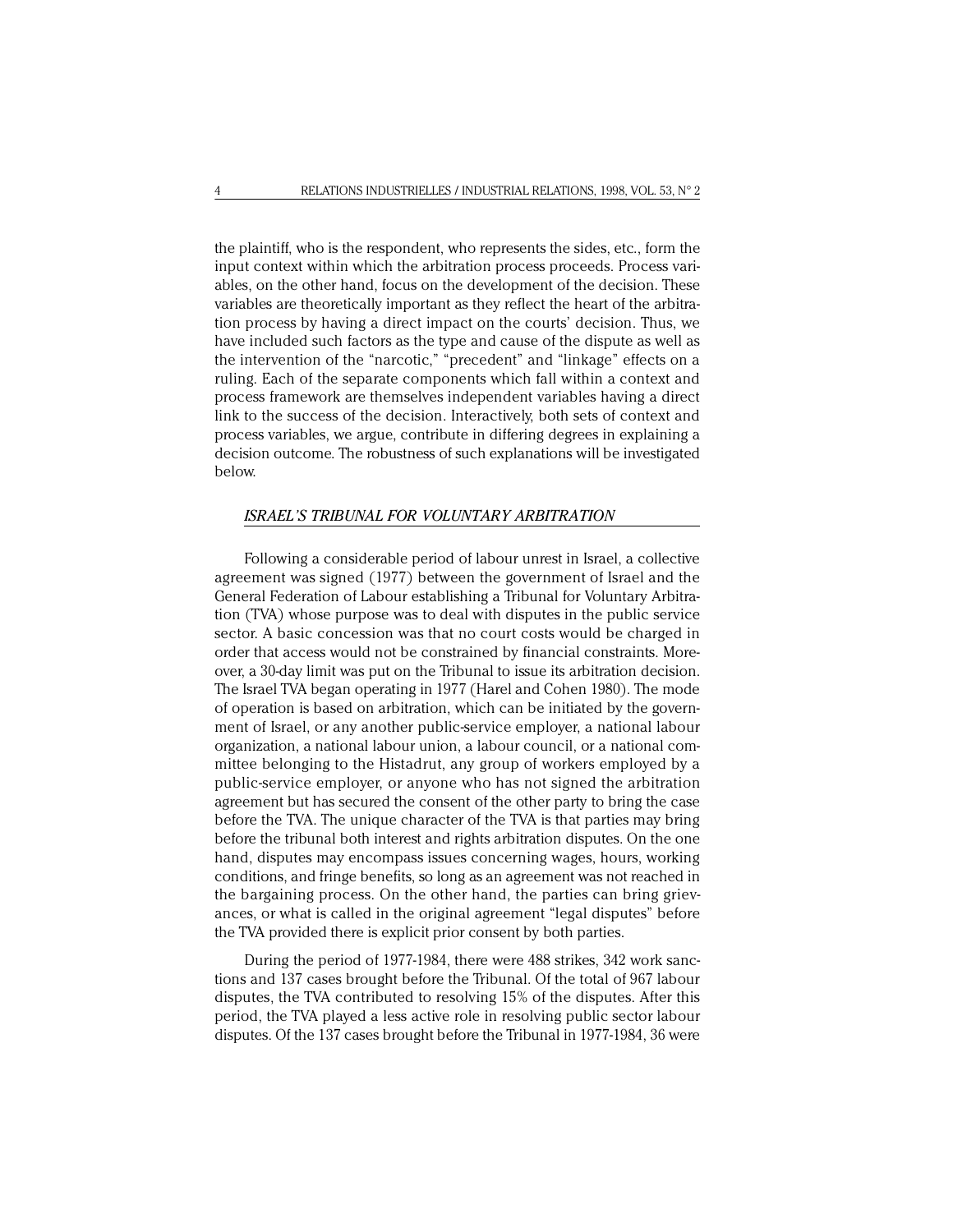resolved before a judgment was rendered and 101 were arbitrated. An average of 17 cases per year were presented before the Tribunal with an average of 12.5 judged and 4.5 voluntarily resolved. The majority of the cases brought before the Tribunal were resolved by agreement to the decision by both sides to the dispute (36%) or concession by one party in the dispute (28%). The remainder were resolved by claimants joining together on a set of common issues, settled due to technical problems or as a last resort went to a labour court.

# *METHODOLOGY*

#### *Data Source*

Since its inception, records have been kept of all disputes brought before the Tribunal. These records, published from 1977 to 1984, formed the basic data set employed in the analysis. To more clearly understand the mechanism of arbitration and the factors involved in the resolution of disputes, interviews with key persons involved in the arbitration process were conducted. This guaranteed that the analysis of the cases would reflect not only the single outcome of the dispute resolution but also the process involved. Each of the 137 cases brought before the TVA, and decided over its first eight years, was carefully read and classified according to key conflict resolution concepts found in the arbitration and labour relations literature. Particular attention was paid to obtaining precise details on the variables proposed in the theoretical model based on carefully delineated instructions concerning classification criteria (consensus protocols) which were set up and evaluated by outside referees. These evaluations provided face validity for the concepts. In cases where classification was not immediately clear, outside referee judgments (by labour judges and lawyers) were used making sure that if specific inconsistencies remained, they would be included in the data base for further analysis. As the charter of the TVA guaranteed that all recorded information would be standardized, this problem rarely arose. Careful attention was paid to the rules governing the content analysis (Krippendorff 1980) of these documents, resulting in a set of 16 independent variables. The content analysis of each case reflected both the internal content of the dispute as well as external conditions which may have affected the outcomes. These variables were then employed in bivariate analysis and later introduced into a multivariate regression model.

# *Variable Definition*

A content analysis of each of the 137 case files went about systematically screening each recorded dispute, classified each variable and catego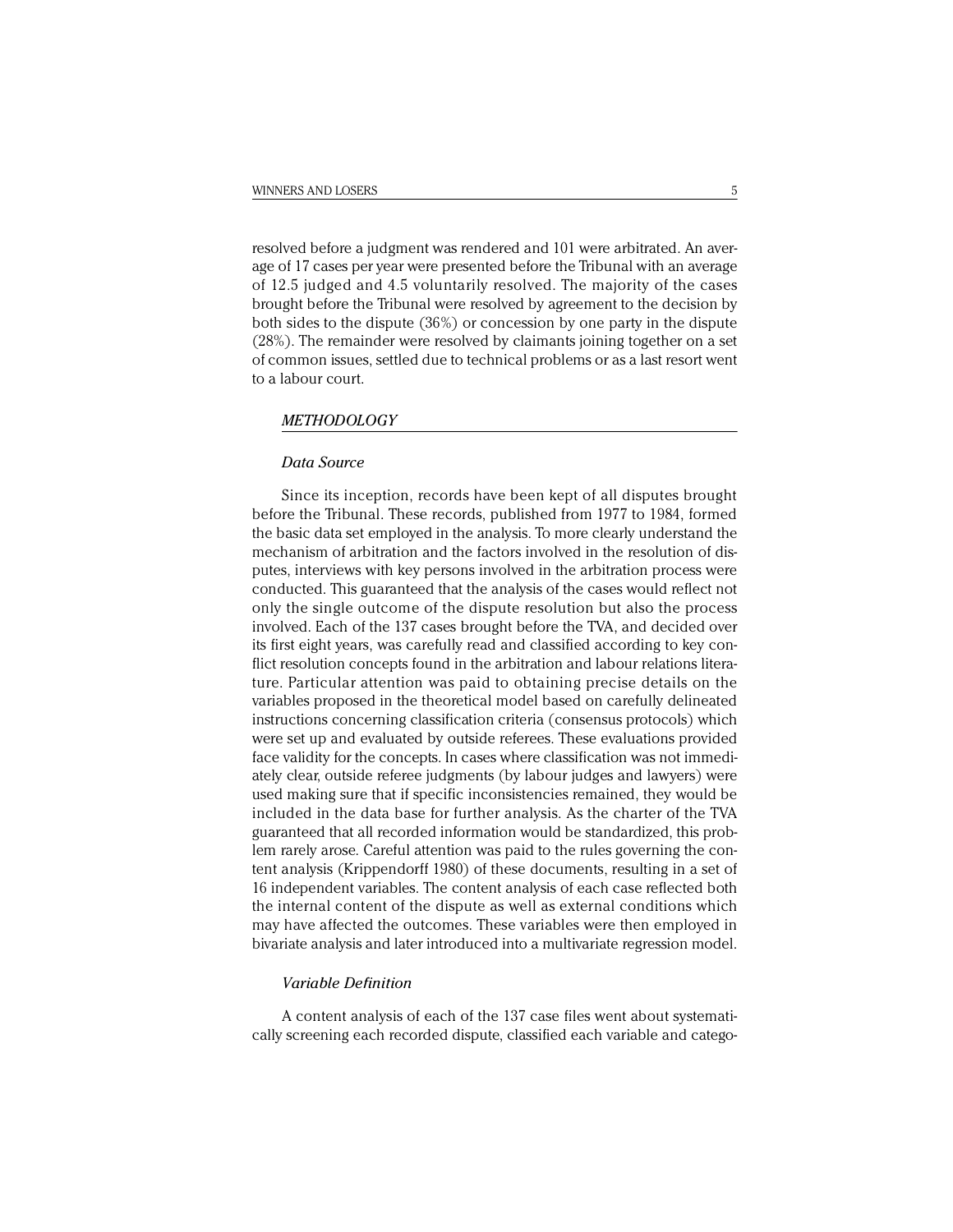rized the information. As the objective was to create a data set for analysis, every effort was made to categorize the independent and dependent variables in a consistent manner. The dependent variable, "success," measured the degree to which employees were successful in winning their claims through the Tribunal. This was a 9-point scale measuring the degree to which a judgment was either in favour/against the employee claims. This scale allowed a midpoint "compromise" rank. The scale ranged from complete rejection (1) to complete acceptance (9). A compromise decision (5) represented equal weight given to each side in the dispute. Levels of rejection (2-4) were scaled by the number of points in favour of the claimants while degrees of acceptance (6-8) included varying numbers of objections to specific points.

The set of independent variables were conceptually divided into broad content and process categories. Each category reflected a differing aspect of the arbitration decision outcome process by focusing on the external character of the contestants and separately on the factors affecting the internal arbitration process. This was done on the assumption that it was possible to unlink the complex arbitration process into its component parts. The set of *context factors* reflect external structural conditions which are not directly involved in a decision but nevertheless have been shown to be important in the arbitration outcome. These include (1) the local/ national character of the plaintiff, (2) the impact of a judgment for other public sector employees, (3) the government/public sector type of employer, (4) the socio-demographic character of the respondent, (5) the employee's representative, (6) management representation, and (7) the number of issues involved in the case. *Process factors* focus on conditions more or less directly involved in the decision process of the Tribunal. These include information on (1) the Tribunal's accumulative case load/years of experience, (2) the chairman of the proceedings, (3) the type of conflict, and (4) the reason for the dispute. Also included are factors which explore (5) the narcotic effect, (6) the precedent effect, and (7) the linkage effect on judgments. Table 1 provides a detailed explanation of these variables and their measures.

#### *EMPLOYER-EMPLOYEE SUCCESS*

The data in Table 2 is based on the original 176 cases submitted to the TVA for judgment (averaging 22 cases per year). Thirty-nine pre-arbitration agreements were concluded before the dispute reached the discussion stage at the Tribunal, and an additional 36 cases were closed for legal discrepancies (or irrelevance) leaving 101 cases actually brought for arbitration. As in previous studies (Katz and Lavan 1991; Dilts and Leonard 1989),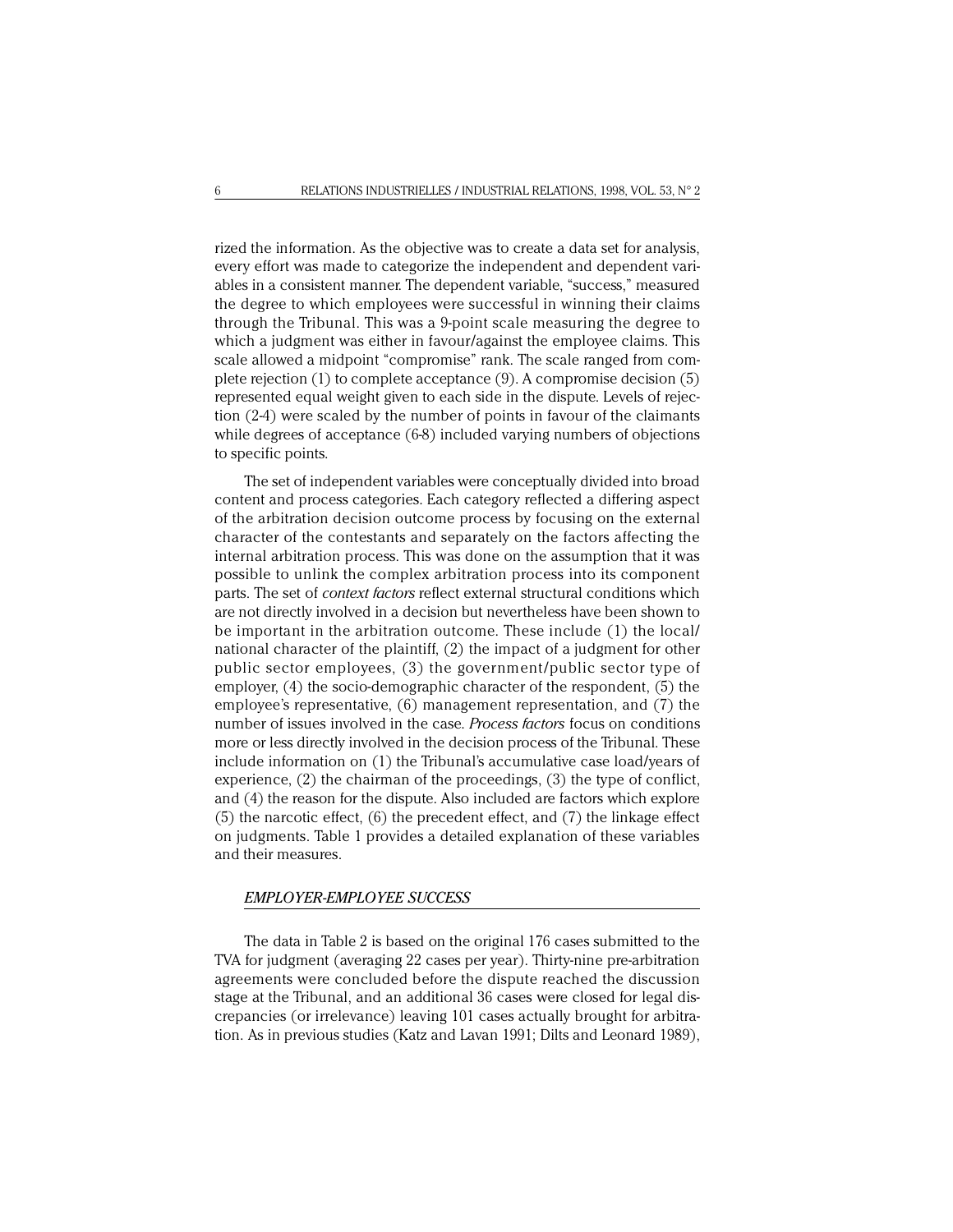# TABLE 1

#### List and Definition of Research Variables

| Variable                | Definition                                                  |
|-------------------------|-------------------------------------------------------------|
| Plaintiff               | The local, sectorial or national character of the plaintiff |
| Group Size              | The number of employees involved in a claim                 |
| Respondent              | The organization(s) being sued-single/multiple              |
| <b>Type of Employer</b> | Government employer, public non-profit organization         |
| Employees Rep.          | Involvement of lawyer, individual, or both                  |
| Number of Issues        | Single or more (up to 10) issues                            |
|                         |                                                             |
| Tenure of TVA           | Accumulative experience by years                            |
| Chairman                | An internal or external head                                |
| Type of Conflict        | Economic, legal or combination                              |
| Cause of Conflict       | Issues of salary, promotions, legal, work conditions        |
| Narcotic Effect         | Influence of accumulative claims (numbers)                  |
| Precedent Effect        | How prior judgments affect success (numbers)                |
| Linkage Effect          | Claims linked to other group success                        |
|                         |                                                             |
| Success                 | Favouring employee/employer on point scale                  |

the picture we obtain is that decisions mainly favoured the employer over the employee: 42% favoured the employer, 30 percent favoured the workers and 29% represented a compromise. This pattern is also supported when examining the weighted raw data (ranked success on a 9-point scale by the number of cases). Here we find that the average ranked success is 4.5 (SD 2.9), slightly below the compromise rank 5. What appears to be a greater chance for employers to attain a favourable decision by the TVA may be premature. This is supported by the 41 cases which favoured the public sector employee in contrast to 49 favouring the employer. Moreover, the fact that less than one-third (27%) of the judgments completely rejected the workers' claims suggests an arbitration pattern that is neither pro- or antilabour. It leaves considerable room for both sides in a dispute to hope that judgments will favour their side. This even-handed distribution in resolving disputes by the TVA leaves open a basic question: can such judgments be predicted given the circumstances involved in the disputes? The focus of our paper is to investigate variables which lead to success in the arbitration process, once the parties have agreed to go to arbitration and without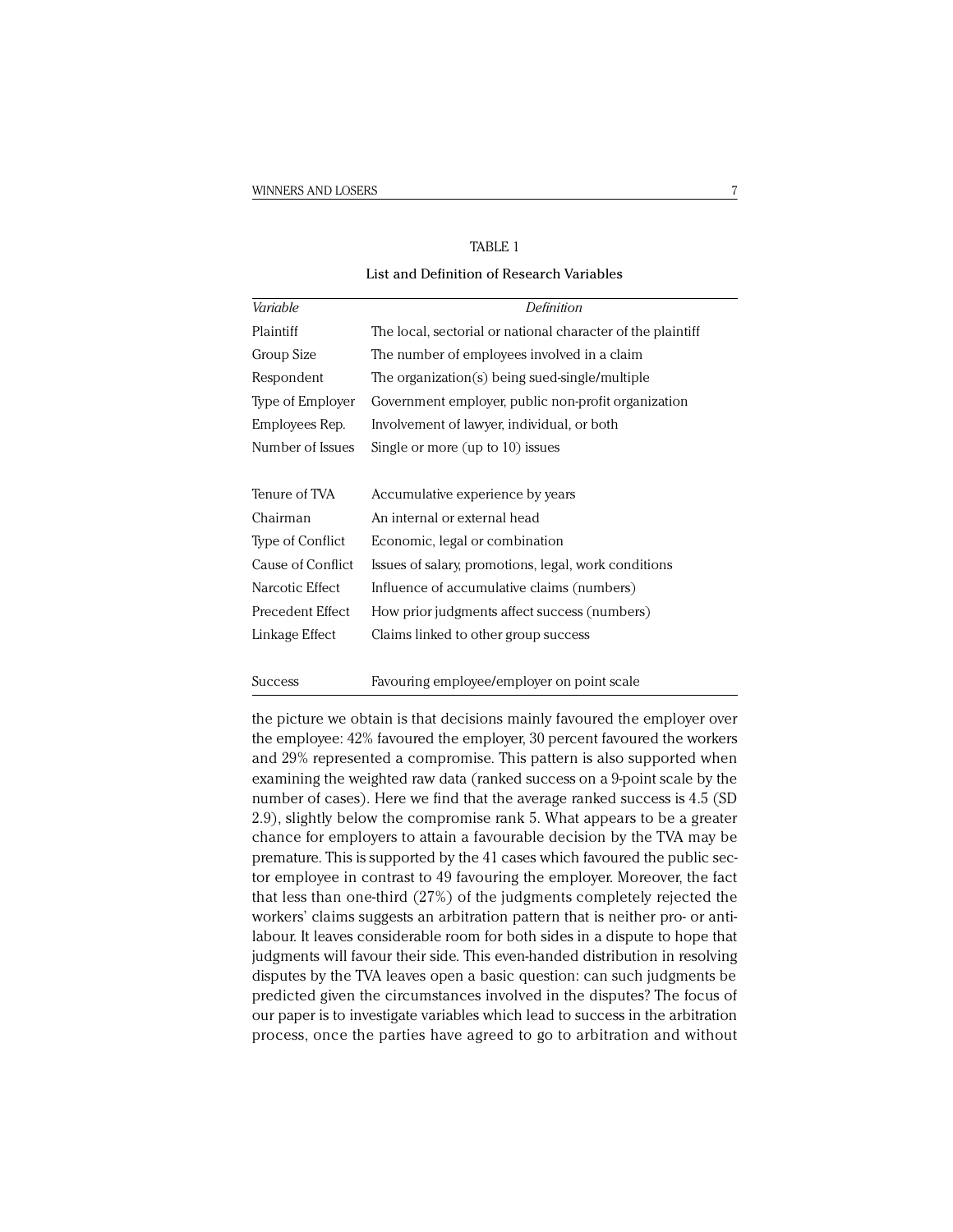resorting to alternative dispute resolutions available to them (i.e., mediation, strikes). To explore this possibility, it is necessary to examine the basic contextual and process components involved in this process.

| Year  | Favouring<br>Workers <sup>1</sup> | Compromise <sup>2</sup> | Favouring<br><i>Employer</i> <sup>3</sup> | <b>Total</b><br>% | Number of<br>Cases |
|-------|-----------------------------------|-------------------------|-------------------------------------------|-------------------|--------------------|
| 1977  | 20%                               | 15%                     | 65%                                       | 100%              | 20                 |
| 1978  | 27                                | 9                       | 64                                        | 100               | 11                 |
| 1979  | 50                                | 10                      | 40                                        | 100               | 10                 |
| 1980  | 27                                |                         | 73                                        | 100               | 11                 |
| 1981  | 55                                | 11                      | 33                                        | 100               | 9                  |
| 1982  | 46                                | 15                      | 39                                        | 100               | 13                 |
| 1983  | 50                                | 21                      | 29                                        | 100               | 14                 |
| 1984  | 62                                |                         | 38                                        | 100               | 13                 |
|       |                                   |                         |                                           |                   |                    |
| Total | 41%                               | 11%                     | 48%                                       | 100               |                    |
| N     | 41                                | 11                      | 49                                        |                   | 101                |

TABLE 2 Distribution of TVA Cases Outcomes and Year

(1) rankings of 6-9 on the 9-point success scale

(2) 5 on the success scale

(3) rankings of 1-4 on the success scale

# *CONTEXTUAL FACTORS*

# *Arbitrator's Influence*

It has been a long-standing proposition that the chairperson of an arbitration panel can have an extraordinary influence on both the decisionmaking process and its outcome (Thornton and Zirkel 1990; Zack 1984; Harel and Cohen 1980). In our case, the TVA director's mandate was to select a chairperson, along with an additional panel of two arbitrators, who, within 30 days, would render a judgment. It was expected that, over a period of time, the director of the TVA would create teams specializing in certain contested areas. During the eight-year period we examined, 19 separate panels of arbitrators were active (from a pool of 8 arbitrators) and chaired by either the director or associate director of the TVA (75% and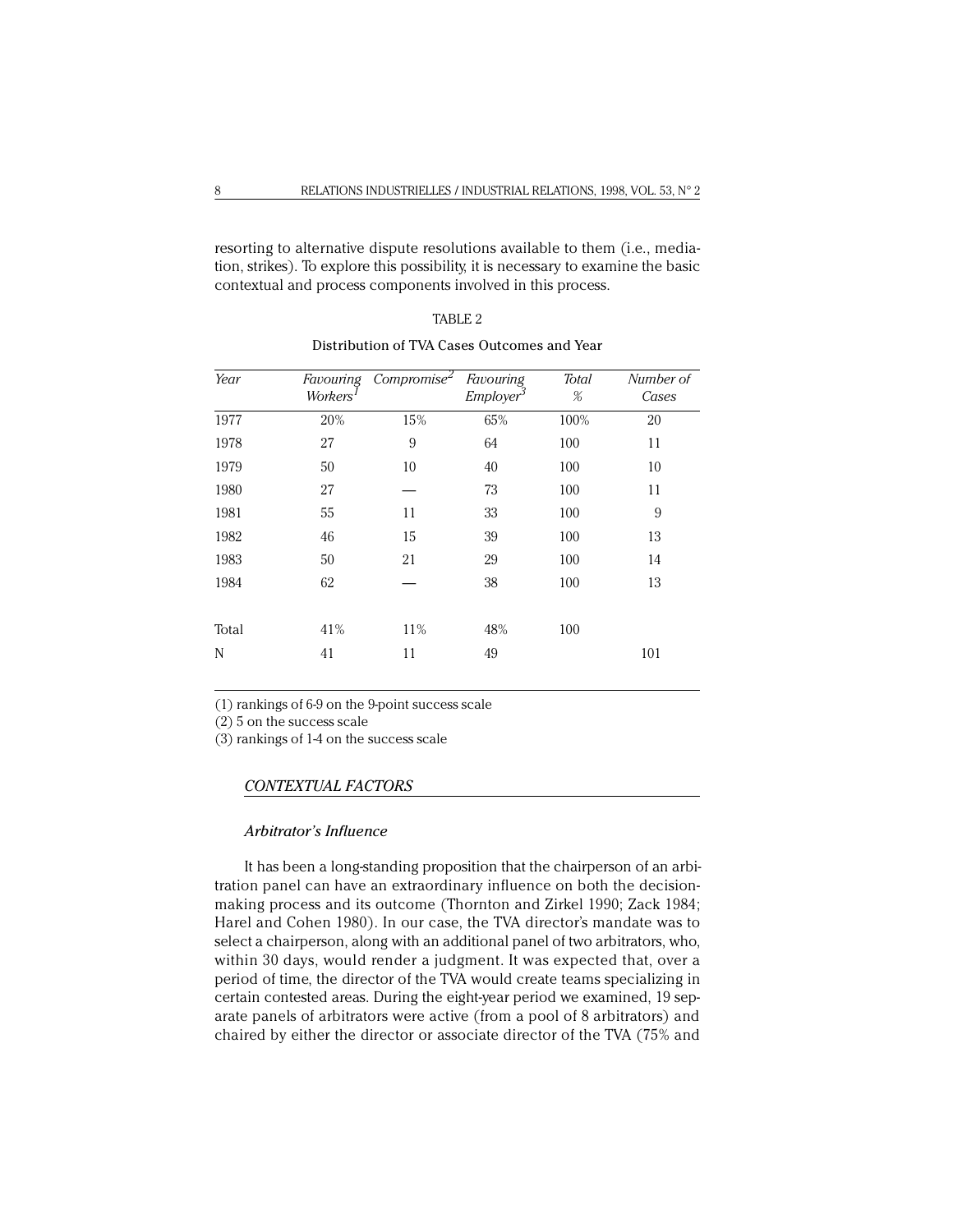25% respectively). Only one case occurred without the involvement of either the chairperson or his associate. In addition, over 50% of the cases were convened by a three-member panel of arbitrators, with an additional 25% involving a four-member panel. This trend suggests a fairly high degree of concentration of power in the hands of a small number of arbitrators and of arbitrating panels.

# *The Plaintiff: Local or National Union*

It has been variously argued that larger (national) rather than smaller (local) unions — due to their greater resources and ability of the former have greater leverage in an arbitration dispute (Summers 1984). This point can be explored as the Israel arbitration agreement allows for practically any organized union to bring its case before the TVA. Of the 101 cases examined, 97 were in fact initiated by worker unions; half by either single local (22%) or national unions (26%), and half by combined groups of local/general (27%) and industry/nation-wide (25%) unions. This diversity of plaintiffs suggest that affiliation does not hamper employees from entering into the arbitration process. In fact, there apparently was a tacit understanding during its formation that the TVA would act as a forum for union grievances if normal bargaining procedures between unions and management failed (Harel 1996). How this variable affects outcomes will be examined later.

# *Numbers: Magnitude of Consequence*

Linked to but theoretically distinct from the possible effect of the local/ national character of the plaintiffs on a decisions, is the number of employees who are involved in a claim. Again, size may be associated with resources and ability to influence a decision (McCarthy 1968). It may also weigh against employees in terms of the possible consequences a decision will have when applying the decisions to other groups in the public sector labour force. In the cases explored here, close to 70% of the employee groups bringing a claim had fewer than 500 workers. Thirty-five percent represented groups of between 10 and 100 employees and another 35% representing groups of between 500 and 7000. What appears is a predominance of cases involving worker groups of relatively small, organized unions and, by implication, limited consequences of the decisions made for the general public sector labour force.

## *The Employer: Government vs. Non-Governmental Agencies*

The arbitration agreement specifies that all public employers are potential plaintiffs in the arbitration process. But, as we have noted, most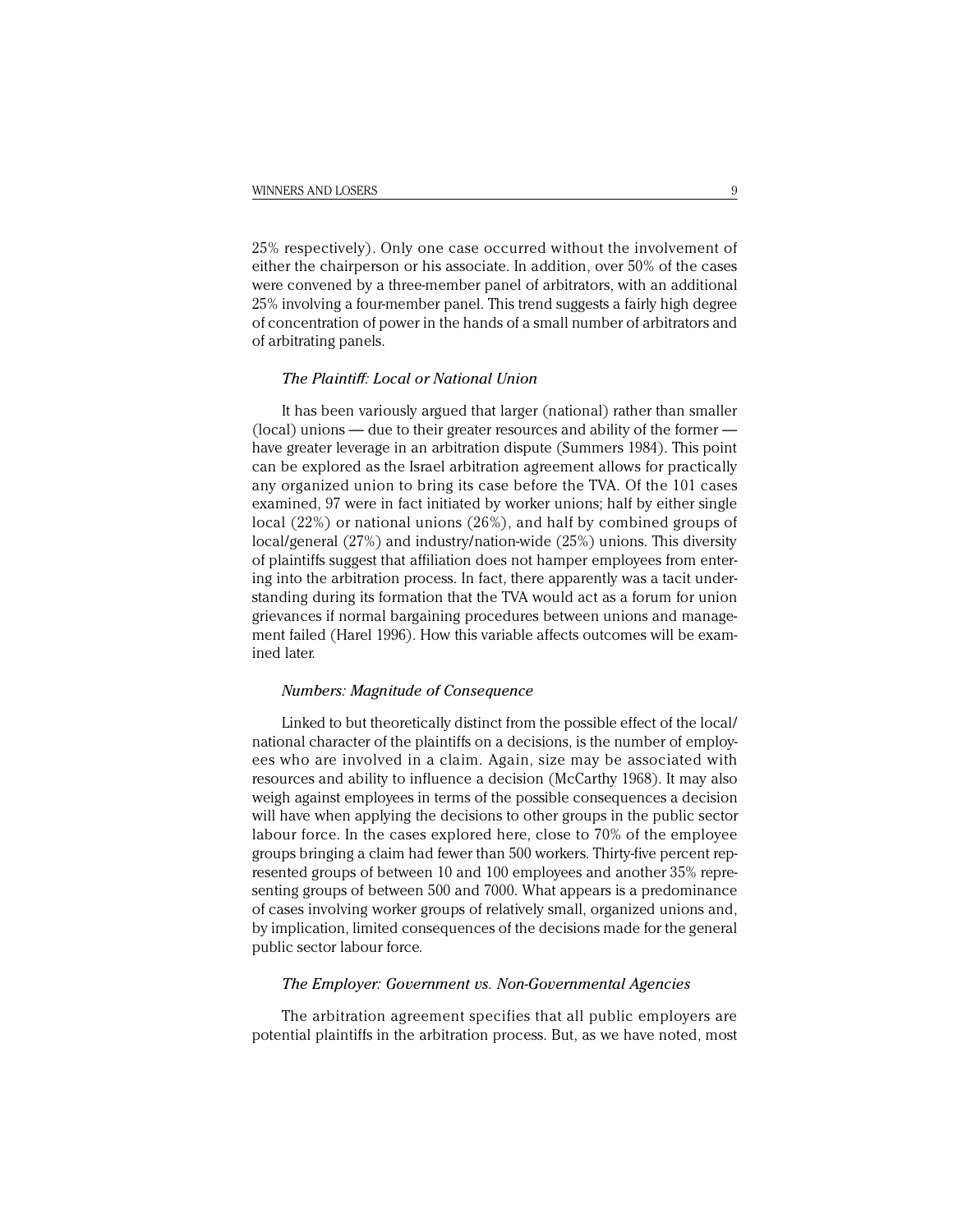cases were initiated by employee unions and not the government. However, it would be misleading to portray the process in terms of union organizations challenging the government, for the process is not monolithic. A review of the arbitration cases shows that it is multifaceted, including: the government (11 branches), public authorities (4 agencies), public institutions (7) and quasi-public agencies (3). Even within each category there are specific work organization having varying organizational structures and work conditions. Overall, the distribution of employee claims are primarily against ministerial offices of the government (60%) and public agencies (20%) with the number of arbitration claims made to the Tribunal being fairly consistent over the years. The focus on challenging the government is likely because it is the largest and most diverse employer.

### *The Respondent*

Another tactic to improve the chances of success can take the form of a strategic selection of the respondent. Should a claim be made on a single employer, a general organization, or even your own union? As a way of examining this problem, the content analysis took into account the type of respondent chosen by the plaintiff. It appears that three-quarters of the cases involved a single respondent, either a direct employer (17%) or an umbrella organization representing groups of employees (58%). The remaining 25% involved multiple respondents, primarily combinations of the direct employer, an umbrella organization and unions themselves. Apparently, most plaintiffs sought out and focused on single targets.

### *Representatives*

Another potential factor affecting arbitration outcomes is who presents the case before the Tribunal. Will an impassioned plea by a single worker be more effective than a battery of lawyers? On the government side, there is the general prosecutor's office which can utilize a pool of lawyers to back its claims. Unions also have this option, but usually employ lawyers in an adjunct capacity. For the civil servant employee as well as the government, several alternatives are available: each side in the case can have (1) a representative(s) solely from their union/government agency; (2) a union/government member(s) along with a consulting lawyer; (3) a lawyer alone. The data from the 101 cases are highly skewed in favour of the use of lawyers — 90% for the government and 66% for unions. These figures rise to nearly 99% and 75% if we include cases in which a lawyer was only indirectly involved. It is of interest to note that the trend over time has been toward the greater use of lawyers. Their impact on the arbitration award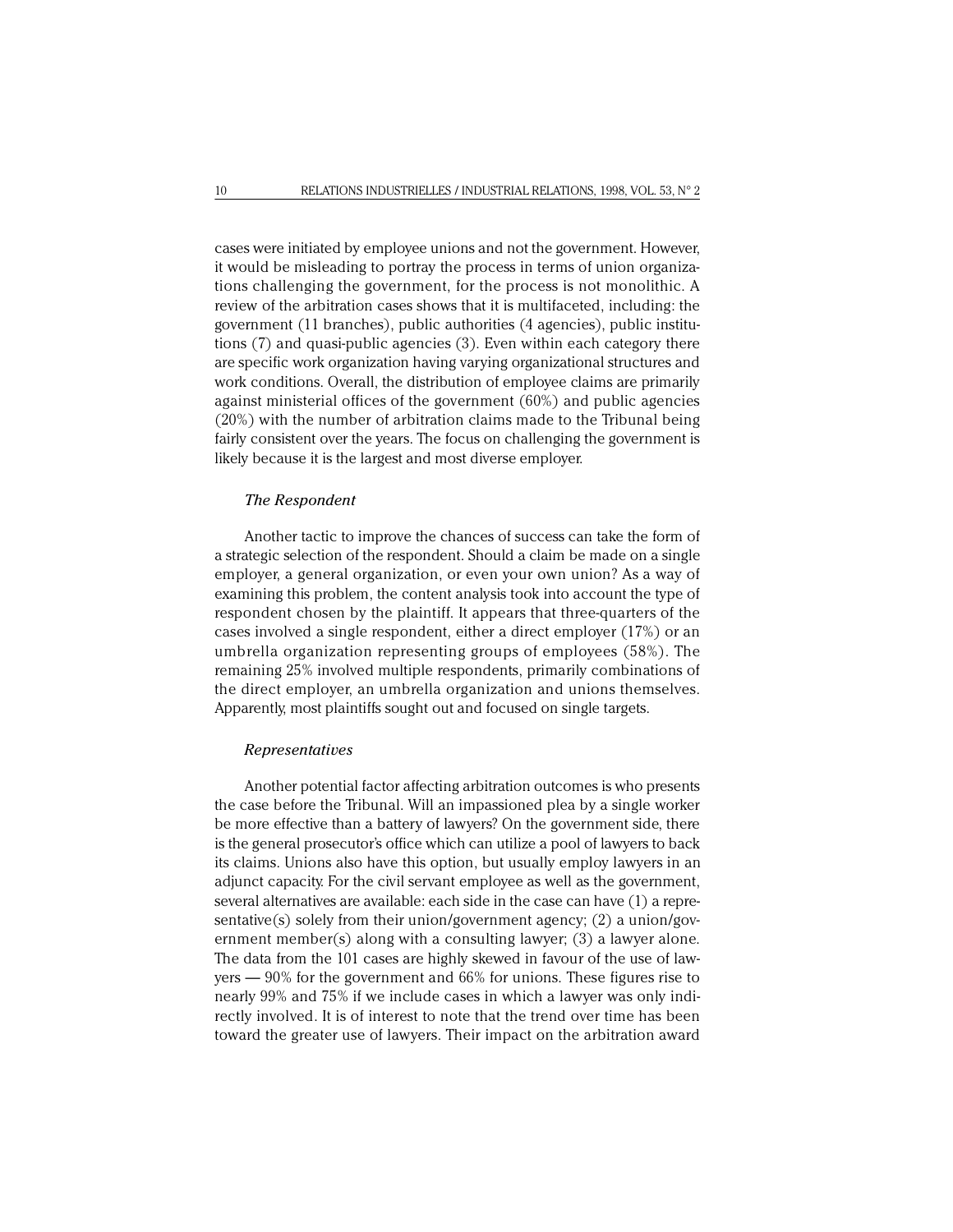process, however, has been disputed (Thornicroft 1994; Block and Stieber 1987) leading us to incorporate this variable in our study.

# *Number of Issues*

Is is strategically more advantageous to focus on one major issue or on sets of issues? Each can be argued to be a better strategy. In our case, about 40% of the cases brought before the Tribunal and over 70% which were decided (101) involved a single issue. An additional 25% of the actual cases involved 2-4 issues. In one case, 10 issues were involved and in two cases, there were 8 issues. The data strongly indicate that arbitration is set in motion predominantly over one major issue.

#### *INTERNAL PROCESS FACTORS*

# *Type of Conflict*

The TVA is mandated to deal with three basic types of conflicts: (1) strictly economic, (2) a combined legal-economic conflict and (3) purely legal matters. In some cases, so as to avoid disputes usually dealt with in the labour courts, both sides must agree to arbitration. Examining the types of conflicts reveals that close to 80% dealt with strictly economic issues, 15% concerned a mixed economic-legal topic and about 5% involved purely legal conflicts (in which both sides agreed to go to arbitration). Given the extreme overload of the labour courts (17,000 new cases per year) and the lengthy time for a judgment, it is surprising that more cases are not brought to the TVA.

## *Cause of Dispute*

The TVA deals with disputes involving a broad category of causes which are related to wages, hours and working conditions. There are no constraints on the type of issues brought before the TVA. This led us to distinguish five major categories of direct causes for a dispute: (1) wages, (2) promotions, (3) working conditions, (4) renegotiating a new agreement, and (5) a combination of causes. These categories reflect the "official" cause as stated in the plaintiff's arguments put before the Tribunal, but may well represent a broad hidden agenda of labour-management tensions. For example, Feuille and Schwochau's findings (1988) on interest arbitration of police cases show that unions are more likely to prevail on salary issues, while employers prevail on non-salary issues. The content analysis also shows this to some extent, with the major cause of disputes before TVA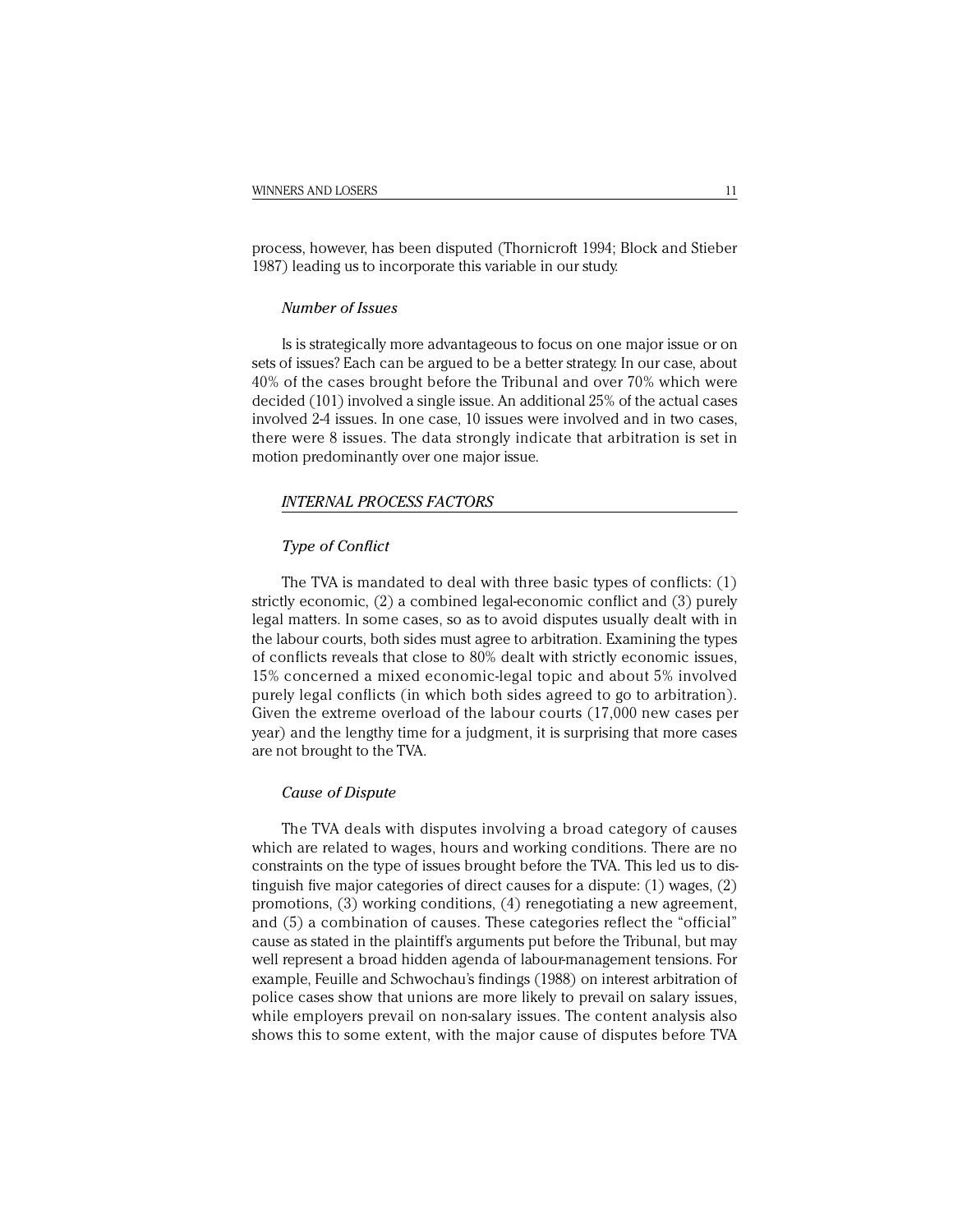related to wages (57%) followed by issues of promotion (15%), combined causes (14%), new agreement (9%) and working conditions (6%).

#### *Narcotic Effect*

The narcotic effect reflects a growing concern that the TVA has become a favourable arbitration tool, especially when disputes are settled in a plaintiffs favour. This effect represents a stochastic model where success in one dispute leads to its repeated use. The data in Table 1 reveal that a total of 30 groups have repeatedly used the TVA over the years. The intensity of that use varies: 90% of these groups applying to the TVA have used its services at least twice, suggesting that a narcotic effect is present. This is supported by the fact that over one-half of all the judgments involved only five groups who have repeatedly presented their cases (6-10 times [24%] or over 10 times [27%]) before the arbitration panels. An additional 15 groups have likewise brought their cases before the TVA 2-5 times. By examining the data more carefully, the impact of a narcotic effect is made clearer; over 70% of all the rulings made represent *at least* a second decision for the same group of plaintiffs. This effect varies in intensity, ranging from 20% to 7%, from two to over 10 decisions per group. This pattern is a clear indication that a narcotic effect is not only present but is viewed as a major strategy in successful bargaining.

## *Precedent Effect*

In the legal system in Israel (as in most other nations) the use of precedents as stepping stones to help resolve future cases is deeply entrenched. The records of each arbitration decision also included in its protocol whether precedents were employed in a ruling. Despite the fact that the bylaws of the TVA do not require reliance on prior rulings, such precedents were employed and recorded. The argument that previously favourable rulings will act to encourage groups to enter into bargaining can now be examined. The content analysis led to the conclusion that the precedent effect is substantial but not overwhelming. Of all the cases decided, twofifths (42%) were decided on the basis (partially or wholly) of precedents; 33% on the basis of independent rulings by the TVA alone and 9% on non-TVA rulings. Most cases (59%) did not include any precedents. In addition, the rulings in which precedents were cited were ranked in terms of the intensity of the precedent effect. Thus, examples of extreme dependency on precedents were found in two rulings, which cited precedents 3-4 times in each ruling. Nine additional cases, reflecting a strong precedent effect, cited precedents 2-3 times each. Finally, 31 cases with low levels of precedent dependency cited one precedent each.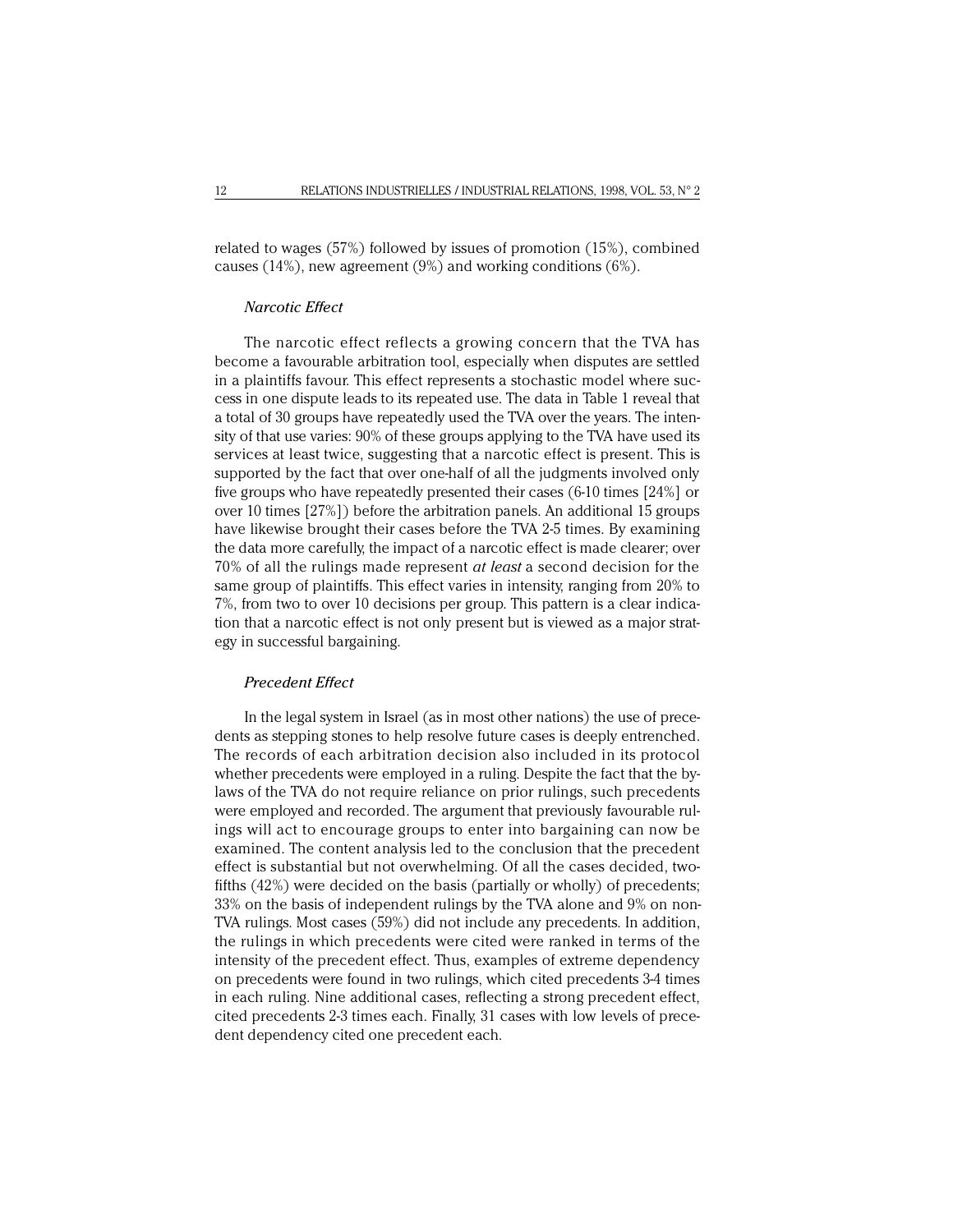## *Linkage Effect*

This concept reflects the plaintiffs' desire through their claim to link, and at the minimum equate, the conditions of their own sector to the achievements of others. It is a situation in which employees involved in the arbitration process aspire to achieve the salary and working conditions attained by other worker groups, be they similar or different from their own occupational sector. This linkage effect was clearly visible in the first three years of the TVA's operation when over 70% of the disputes involved such linkage claims (Harel and Cohen 1980). Despite statements by TVA chairmen against such a linkage, 88 of the 101 cases did include a linkage effect. In fact, the proportion rose from 80% in 1977 to 92% in 1984. Apparently, this effect has become institutionalized in the arbitration process.

#### *WINNING AND LOSING*

Each of the contextual and process variables can be linked theoretically to a successful conclusion for either employers or employees in the arbitration proceedings. Alternative theoretical arguments can be made regarding whether single vs. multiple or small vs. large plaintiff groups should have a better chance at a successful outcome when presenting their cases before the TVA. From the descriptive data, certain trends and consequences of the utilization of the Tribunal are apparent: a trend toward permanence and stability of Tribunal panels, union plaintiffs initiating arbitration, restricted application of decisions to other public sector employees, concentration on a single target (government ministries) and single (economic) issues, and the growing impact of the narcotic effect. But these trends do not automatically assure us that they are "best" predictors of an arbitration outcome, be they successful for the worker or employer. To assess this, we began by employing a bivariate analysis based on mean ranks of actual decision outcomes (see Table 3). The average ranked success in TVA arbitration cases, as previously noted, was 4.5 on a 9-point scale over the eight year period for which published data was available. Annual success outcomes for workers varied but improved over time, averaging 3.8 in its first four years and 5.2 toward the end.

As Table 3 reveals, employees achieved an above average success rate in arbitration under the following conditions: (1) the director of the TVA was chairman; (2) the plaintiff was a single local union or combination of local unions; (3) the union initiating the arbitration had less than 500 members; (4) the type of employer sued was the government or a public authority; (5) the respondent sued was a single direct employer or umbrella organization; (6) the unions was represented by a lawyer; (7) the focus was on a small number of issues; (8) if the type of conflict centred on a legal-economic issue; (9) if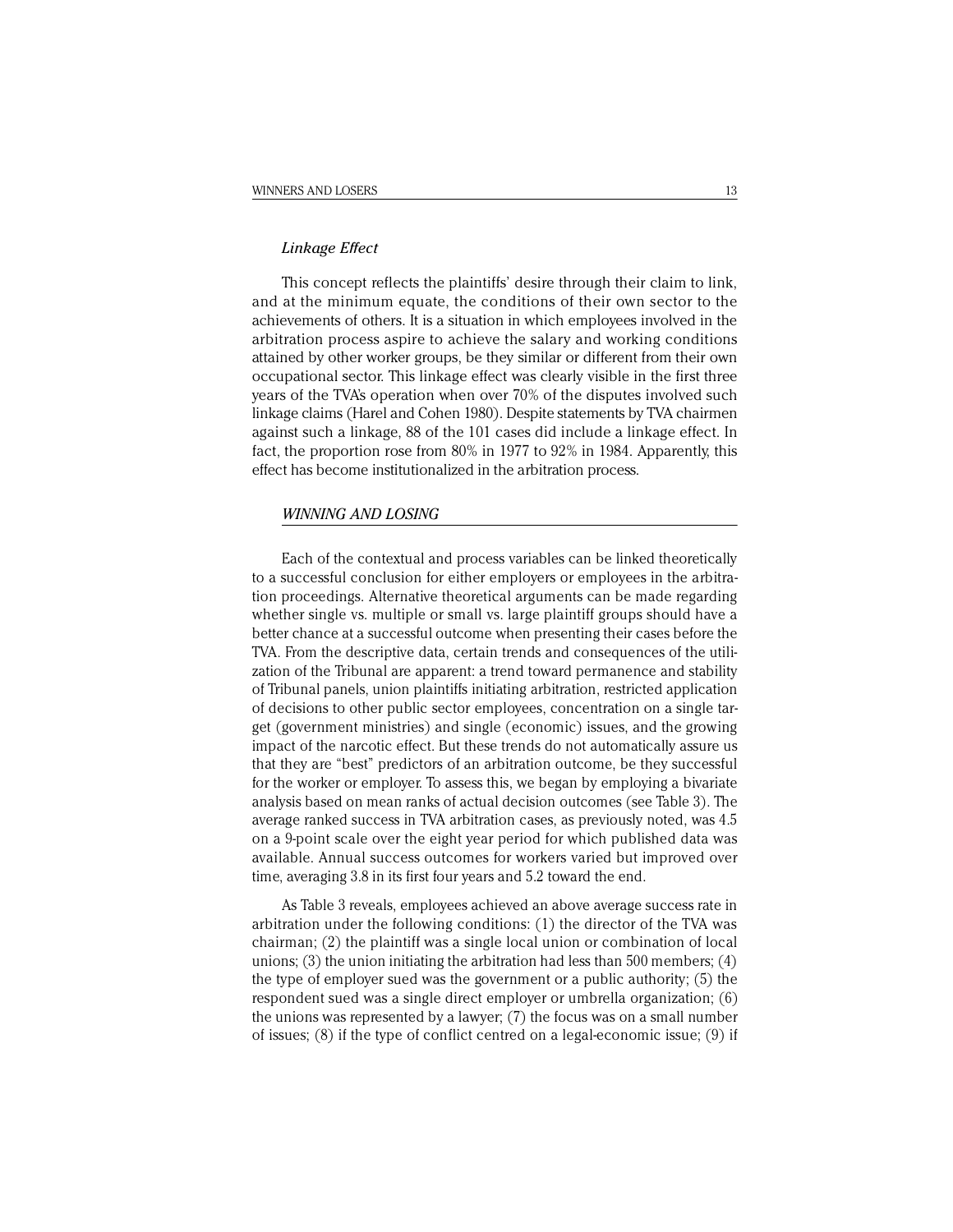# TABLE 3

# Means of Ranked Arbitration Success\* by Context and Process Variables

| CONTEXT VARIABLES       | <b>MEAN</b> | $\overline{SD}$ | PROCESS VARIABLE        | <b>MEAN</b> | SD  |
|-------------------------|-------------|-----------------|-------------------------|-------------|-----|
| <b>PLAINTIFF</b>        |             |                 | TENURE OF TVA           | 4.5         | 2.9 |
| SINGLE:                 |             |                 | CHAIRMAN                |             |     |
| Local                   | 5.5         | 2.4             | <b>VAT</b>              | 4.7         | 2.9 |
| Sectorial/National      | 3.6         | 2.6             | Other                   | 3.9         | 2.9 |
| <b>MULTI:</b>           |             |                 |                         |             |     |
| Local/National          | 5.3         | 2.8             | <b>CONFLICT TYPE</b>    |             |     |
| Sectorial/National      | 3.9         | 3.0             | Economic alone          | 4.6         | 2.9 |
|                         |             |                 | Economic/legal          | 5.3         | 3.1 |
| SIZE                    |             |                 | Legal only              | 1.6         | 1.5 |
| $1-10$                  | 5.7         | 2.1             |                         |             |     |
| 11-50                   | 4.8         | 2.9             | <b>CAUSE OF DISPUTE</b> |             |     |
| 51-100                  | 3.8         | 3.1             | Salary                  | 4.3         | 3.0 |
| 101-500                 | 4.8         | 3.0             | Rank                    | 5.4         | 3.1 |
| 501-1000                | 4.2         | 3.0             | <b>Work Conditions</b>  | 4.0         | 2.5 |
| 1001-5000               | 3.9         | 2.4             | Renegotiations          | 3.0         | 1.0 |
| $5001+$                 | 4.8         | 3.5             | Mixed                   | 5.4         | 2.1 |
| <b>EMPLOYER</b>         |             |                 | NARCOTIC EFFECT         |             |     |
| Government              | 4.7         | 2.9             | None                    | 3.7         | 2.7 |
| <b>Public Authority</b> | 4.3         | 2.5             | Weak                    | 4.9         | 2.9 |
| Public Institution      | 4.4         | 3.1             | Mild                    | 4.2         | 3.0 |
|                         |             |                 | Strong                  | 4.9         | 2.5 |
| <b>RESPONDENT</b>       |             |                 | Very Strong             | 5.0         | 0.0 |
| SINGLE:                 |             |                 |                         |             |     |
| Direct Employer         | 4.6         | 2.9             | PRECEDENT EFFECT        |             |     |
| Umbrella Organization   | 4.7         | 3.0             | None                    | 4.5         | 2.8 |
| MULTI:                  |             |                 | Weak                    | 4.3         | 3.0 |
| Direct & Umbrella       | 3.3         | 2.5             | Mild                    | 5.0         | 3.4 |
| Varied Employers        | 3.4         | $2.5\,$         | Strong                  | 3.5         | 3.5 |
| Worker Union            | 4.6         | 2.2             |                         |             |     |
|                         |             |                 | LINKAGE EFFECT          |             |     |
| <b>EMPLOYEE</b>         |             |                 | None                    | 4.1         | 3.0 |
| REPRESENTATIVE          |             |                 | Exists                  | 4.5         | 2.9 |
| Lawyer alone            | 4.7         | 2.9             |                         |             |     |
| No lawyer               | 4.4         | 2.9             |                         |             |     |
| Includes lawyer         | 3.2         | 2.6             |                         |             |     |
|                         |             |                 |                         |             |     |
| <b>NO. OF ISSUES</b>    |             |                 |                         |             |     |
| One issue               | 4.4         | 3.1             |                         |             |     |
| $\overline{2}$          | 5.1         |                 |                         |             |     |
| 3                       | 5.0         |                 |                         |             |     |
| 4                       | 4.6         |                 |                         |             |     |
| $5 - 10$                | 1.8         |                 |                         |             |     |

 $*$  The range of success:  $1-4 =$  favour employers;  $5 =$  compromise;  $6-9 =$  favour employee.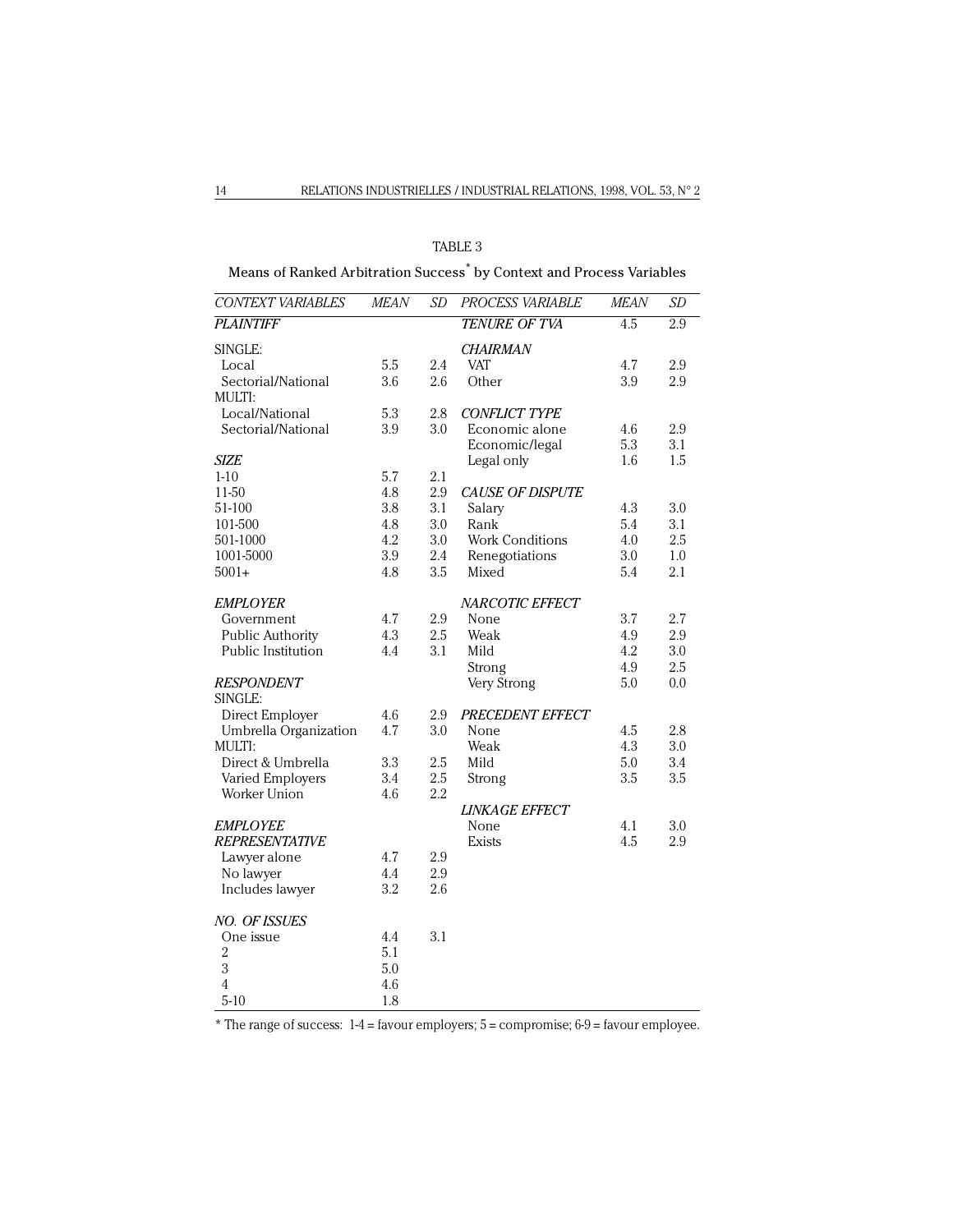the reason underlying the arbitration related specifically to ranking promotion paths or combined two or more reasons, such as salary, work conditions, etc.; (10) if a narcotic or (11) linkage effect was present. Such differences provide a first set of clues of the potential impact of each independent variable on winning a successful judgment. They do not, however, provide us with knowledge of their interrelationships.

Examining the relationship between these process and context variables as regards success provides two additional sets of linkages. The data in Table 4 not only demonstrate the direction and size of the relationship of these variables to arbitration success, but also whether such a link is statistically significant. In general, the direction of the coefficients support the initial findings which relied on ranked mean success. In the small number of cases where this is not true, the correlation coefficients are extremely small and not significant. What is conspicuous, however, is that only two of the variables — the local/national character of the plaintiffs and the type of conflict brought before TVA — are significant. Apparently, the link between most of the independent variables and worker success is weak at best and certainly not reliable. What does appear important is that if plaintiffs represent a local union and if the case brought to the TVA involved economic/legal disputes, the chances of succeeding are significantly greater than in other situations.

#### TABLE 4

### Correlation Coefficients of Independent Context and Process Variables with Arbitration Success Criteria

| Independent Variable                      | Correlation Coefficient |
|-------------------------------------------|-------------------------|
| Context                                   |                         |
| Plaintiff $(1 = local)$                   | $0.26*$                 |
| Size (scaled)                             | 0.01                    |
| Employer                                  | 0.08                    |
| Respondent $(1 = single)$                 | 0.11                    |
| Employee Rep $(1 = \text{only lawyer})$   | 0.12                    |
| Employer Rep $(1 = \text{lawyer})$        | 0.08                    |
| No. of issues (scaled)                    | $-0.03$                 |
| Process                                   |                         |
| Tenure (scaled)                           | 0.19                    |
| Chairman $(1 = VAT)$                      | 0.11                    |
| Type of Conflict $(1 = 1$ economic/legal) | $0.28**$                |
| Cause $(1 = \text{salary})$               | 0.09                    |
| Narcotic (scaled)                         | 0.11                    |
| Precedent $(1 = yes)$                     | $-0.01$                 |
| Linkage $(1 = \text{ves})$                | 0.05                    |

\*  $p > 0.05$  \*\*  $p > 0.01$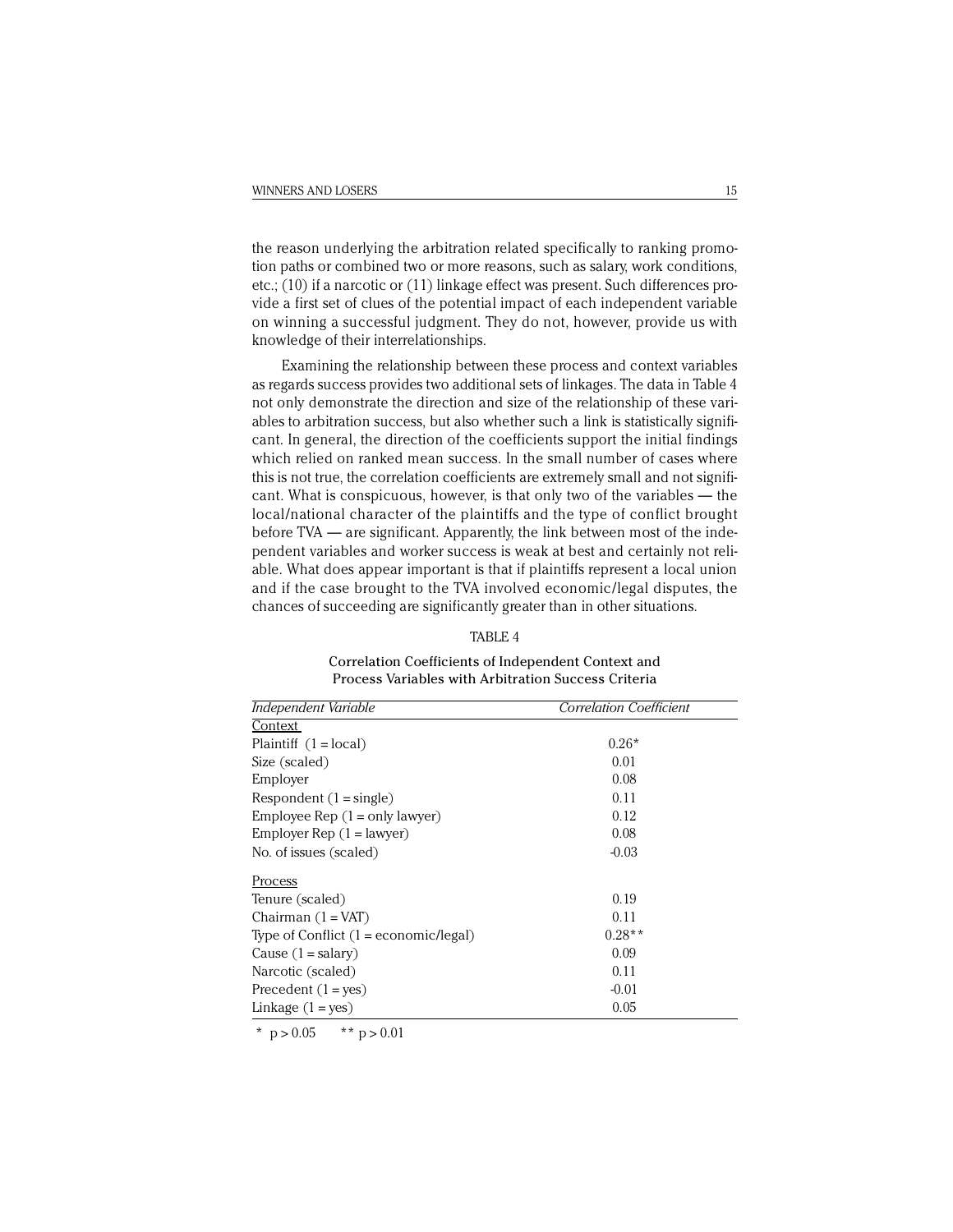# *PARSIMONIOUS MODEL*

Putting this finding to a further test, we entered these independent context and process variables into a regression model to assess their explanatory power with the aim of creating a parsimonious explanatory model of success (see Table 4). Fourteen variables were entered explaining approximately 25% of the variance of success. Of these, five were marginally significant ( $p > 0.10$ ) while two — the character of the plaintiff and type of conflict — were highly significant. These two variables alone explained 15% of the total variance.

# TABLE 5

Regression Model Incorporating Context and Process Independent Variables to Explain Success in Arbitration Tribunal Decisions

| Independent Variables | $R^2$ | β          | P    |
|-----------------------|-------|------------|------|
| Intersect             |       | 0.74540    |      |
|                       |       |            |      |
| Context               |       |            |      |
| Plaintiff             | .069  | 1.38395    | .007 |
| Size                  | .000  | 0.00002    | .235 |
| Employer              | .006  | 0.64515    | .110 |
| Respondent            | .011  | 0.76303    | .100 |
| Worker Rep.           | .015  | 0.40690    | .120 |
| Employer Rep.         | .006  | 0.06442    | .125 |
| No. of Issues         | .001  | $-0.22512$ | .108 |
|                       |       |            |      |
| Process               |       |            |      |
| Tenure                | .191  | 0.04027    | .127 |
| Chairman              | .036  | 0.67777    | .112 |
| Type of Conflict      | .013  | 3.77056    | .000 |
| Cause                 | .076  | 0.58792    | .103 |
| Narcotic Effect       | .012  | 0.01803    | .111 |
| Precedent Effect      | .000  | $-0.52274$ | .244 |
| Linkage Effect        | .003  | $-0.40802$ | .119 |

cumulative  $R^2 = 0.248$ 

More importantly, the data suggest that chances for a successful ruling on the part of workers claims are significantly greater if it is made on behalf of a local union and if the claim made before the Tribunal is predominantly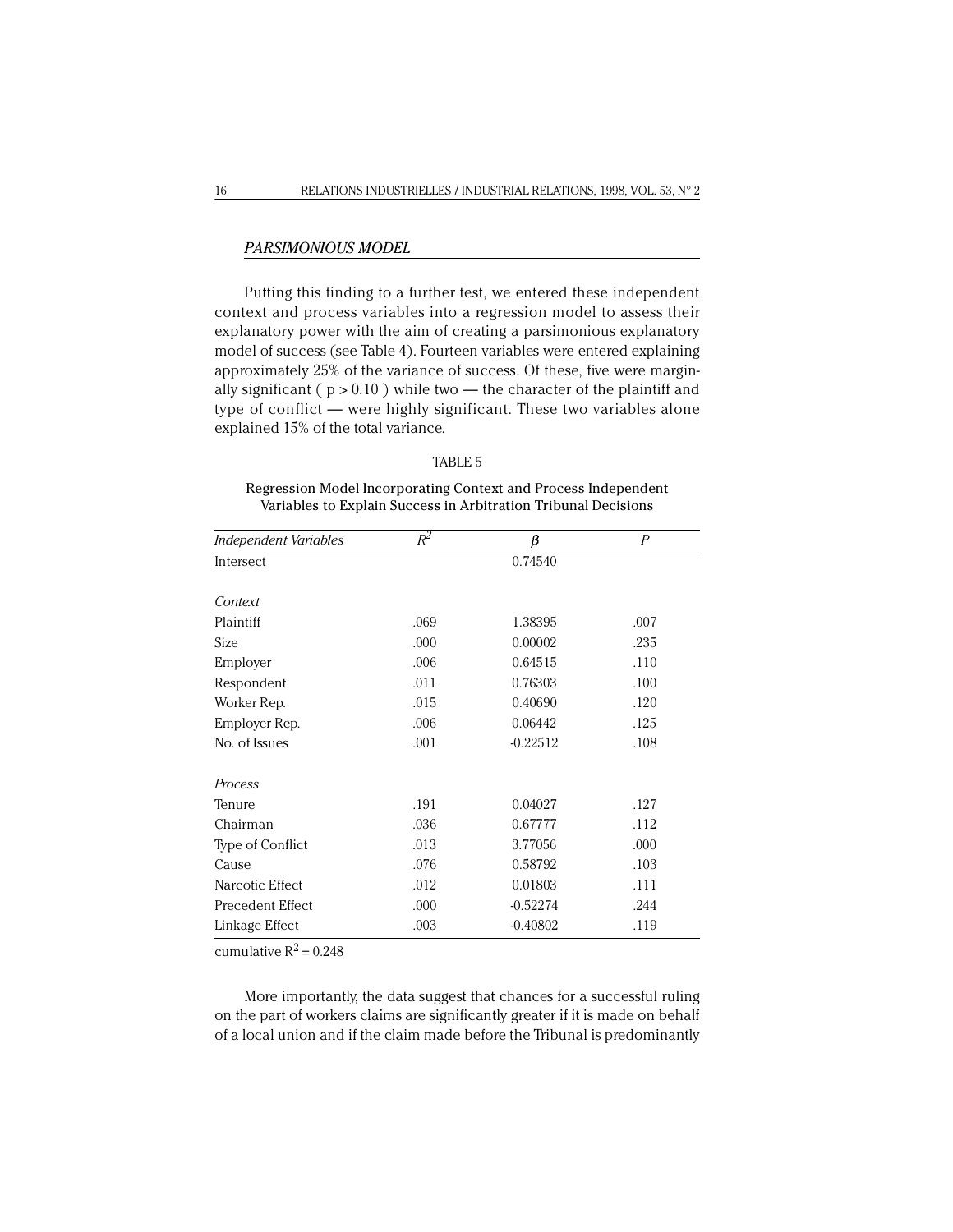economic (or mixed with a legal claim) in nature. The remainder of the independent variables which are marginally significant in explaining success (e.g., number of issues, who is chair, the cause of the dispute, the employer and respondent) only minimally contribute to the theoretical model. What is also important is the absence of the remaining variables as statistically robust explanatory predictors of success.

#### *CONCLUSIONS AND IMPLICATIONS*

The utilization of voluntary arbitration to help resolve labour disputes has long been examined an effort to enhance its use and to understand the underlying mechanisms affecting the decisions. In this endeavor, researchers have discovered and accumulated evidence of empirical linkages between various contextual and internal process conditions affecting arbitrators' decisions which tend to favour the plaintiff or respondent. These linkages have, for the most part, been viewed as unidirectional explanatory events. For example, a narcotic effect was found in certain arbitration proceedings. Others found that large and wealthy unions have better chances to succeed in arbitration than small poor ones. Each factor stands on its own, but is rarely matched against competing factors in an effort to isolate the best set of explanatory variables. One objective here was to move beyond this stage by creating a data set in which competing explanatory variables could be analyzed.

Based on fourteen major independent theoretical variables which have been linked to arbitration outcomes, the published records of Israel's Tribunal for Voluntary Arbitration, since its inception until 1984, were meticulously examined. Employing a content analysis of each file, we were able to generate a reliable data set. These variables were then matched against the dependent variable, the extent of success that employees attained in the decisions made by the Tribunal. By ranking "success", rather than making it a dichotomous variable, we were able to mimic the realities of how decisions were made. As the results demonstrated, most of the arbitration decisions were in fact mixed. Overwhelming "for" or "against" decisions were a minority of the total judgments.

This implies that employees tend to overestimate their chances to completely attain their demands. What the findings suggest is that by entering into arbitration, workers do in fact make gains. Thus, the evaluation made by employees (or their unions) as to their chances of succeeding is basically correct. What would strongly augment their chances would be to restrict the character of the plaintiff (local) as well as to focus on economic-legal issue. Less visible but also crucial is the absence of explanators which have been frequently cited in the literature, but which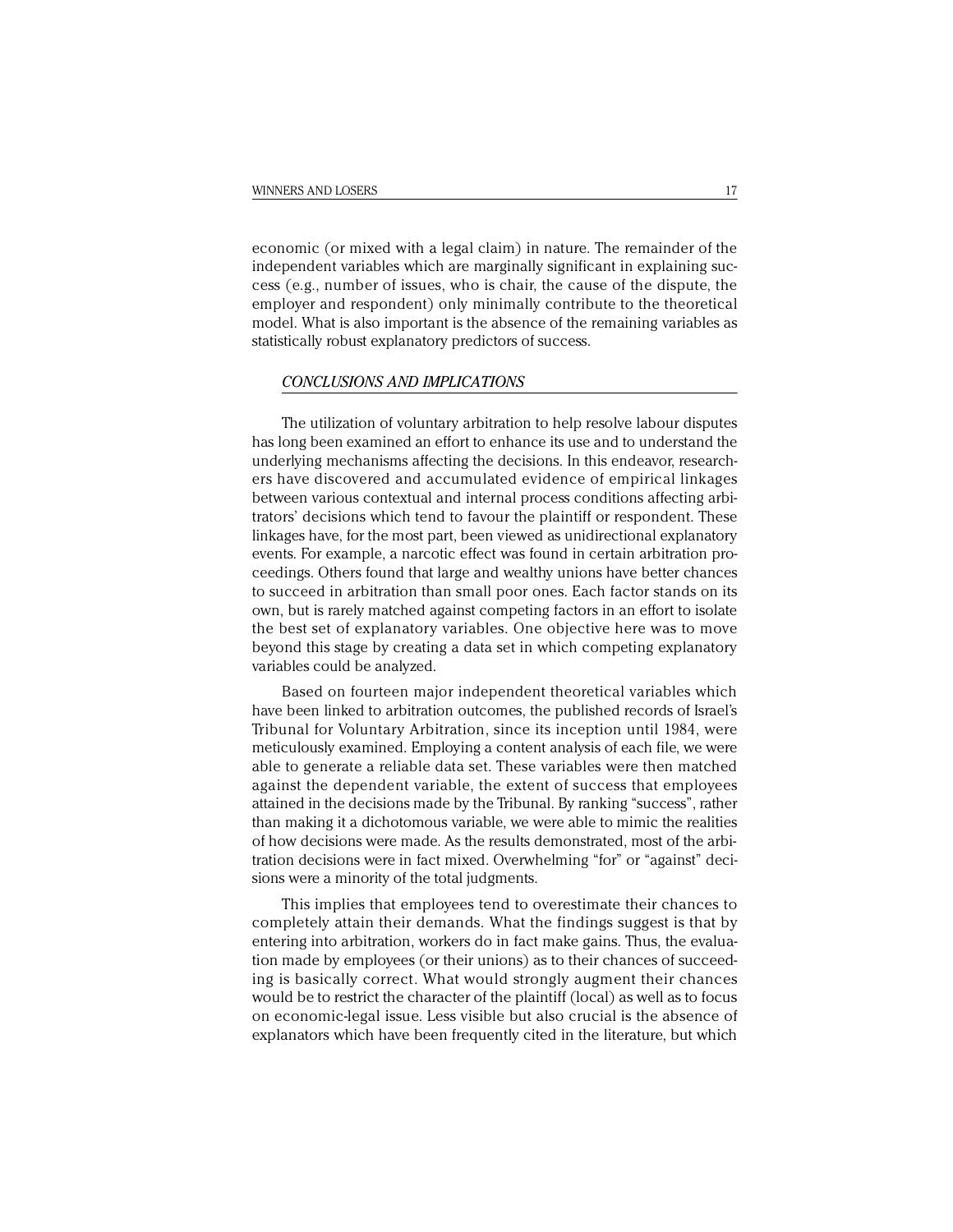failed to be of significance in explaining decision outcomes by the Tribunal when set alongside other variables. While each may be independently linked to success, their contribution to a favourable ruling is marginal at best.

What is less apparent from the data set is the fact that the Israel TVA has been a springboard for unions to press their claims when normal bargaining negotiations have either broken down or come to an impasse. By implication, any decision favouring the union employees are above and beyond what they gained through normal union-management bargaining procedures. That over 50% of the judgments favour the union workers can be translated into an unprecedented success rate. The TVA gives a distinctive edge to unions in their claims. And, as the empirical evaluation of the theoretical model has shown, it is primarily by unions being local in nature and focused on narrow claim issues.

These findings underscore several assumptions and orientations of the theoretical model. The unique character of Israel's TVA which deals with both interest and rights arbitration issues compels the model to incorporate variables associated with both issues. This is an advantage when investigating the overall issues but may be a disadvantage for understanding formal interest or rights arbitration institutions. In addition, we have assumed in building a "success model" that both parties have agreed to go to arbitration and that each party does so in terms of how they perceive the chances of success. This assumes an equal "risk aversion" by both parties to possible loss in the arbitration process with arbitration depending on "offers" by the parties and not possible perceived gains through a strike. It is for these reasons that the results should be taken within this context.

Overall, the content analysis of 101 case files over an extended period in Israel's TVA system has clearly demonstrated that specific contextual and process variables affect the outcome of arbitration. The chances of a favourable ruling depend on specific qualities of the parties involved in arbitration as well as the type of conflict involved. By first focusing on those independent variables which tend to increase chances of a favourable ruling (e.g., choosing a lawyer, selecting cases with precedents, etc.) an accumulative effect no doubt will occur. By generating a parsimonious explanatory model of the arbitration outcomes, however, we sought to refocus attention on the interactive nature of theoretical factors intimately involved in an arbitration decision. For policy makers be they the Tribunal members, the union or management — such a parsimonious model can be utilized as an empirical basis for policy decisions.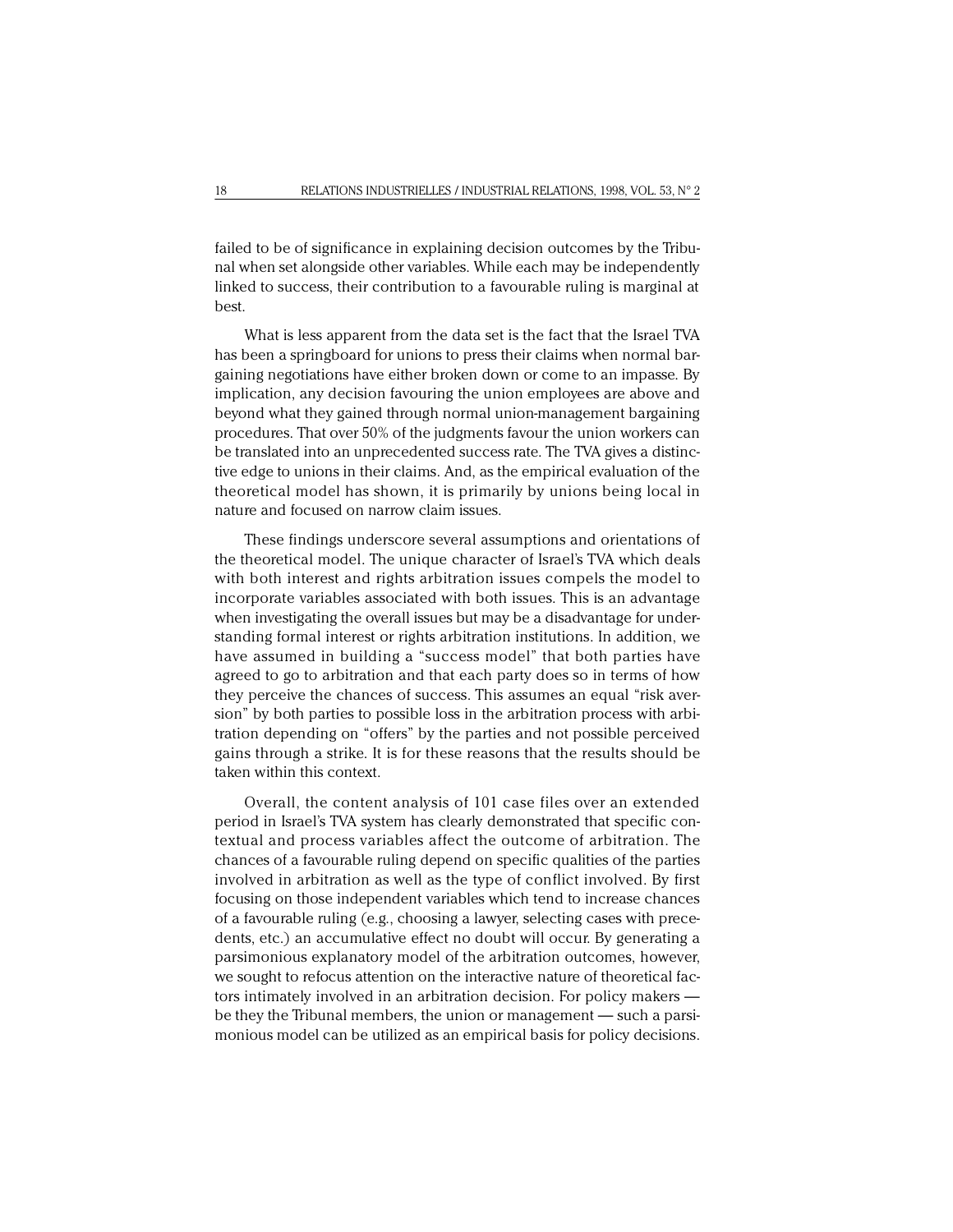# ■ REFERENCES

- ANDERSON, J. C. 1981. "Determinants of Collective Bargaining Impasses: The Role of Dispute Resolution Procedures." *Industrial Relations and Conflict Management*. R. P. Peterson and G. Bomers, eds. New York: Martinus Nijhoff.
- BEMMELS, Brian. 1990. "Arbitrator Characteristics and Arbitrator Decisions." *Journal of Labor Research*, Vol. 11, 181-192.
- BLOCK, Richard N. and Jack STIEBER. 1987. "The Impact of Attorneys and Arbitrators on Arbitration Awards." *Industrial and Labor Relations Review*, Vol. 40, 543-555.
- BRUCE, J. 1982. "The Compatibility of Arbitration and Bargaining." *Industrial Relations*, Vol. 21, 398-401.
- CAIDEN, G. E. 1971. *Public Employment Compulsory Arbitration in Australia: Comparative Studies*. Ann Arbor: Institute of Labor and Industrial Relations, The University of Michigan-Wayne State University.
- COLEMAN, C. J. and T. HAYNES. 1994. *Labor Arbitration: An Annotated Bibliography*. Ithaca, New York: ILR Press, Cornell Industrial and Labor Relations Bibliography Series, No. 17.
- COULSON, R. 1967. "Labor Arbitration: The Insecure Profession." *Proceedings of the New York University 20th Annual Conference on Labor*. New York.
- CRISPO, J. 1971. "Industrial Relations in Western Europe and Canada." *A Review of Industrial Relations Research*. G. G. Somers, ed. Madison, Wisc.: IRRA, Vol. 2, 187-229.
- CROW, S. M. and J. LOGAN. 1995. "A Tentative Decision-Making Model of the Strong and Weak Forces at Labor Arbitration." *Journal of Collective Negotiations in the Public Sector*, Vol. 24, 111-120.
- DILTS, David and Edwin C. LEONARD Jr. 1989. "Win-Loss Rates in Public Sector Grievance Arbitration Cases: Implications for the Selection of Arbitrators." *Journal of Collective Negotiations*, Vol. 18, 337-344.
- DWORKIN, J. 1974. "How Arbitrators Decide Cases." *Labor Law Review,* 200- 210.
- FAZZI, Cindy. 1995. "Labor Arbitration: An Annotated Bibliography." *Dispute Resolution Journal*, Vol. 50, 85.
- FEUILLE, P. and S. SCHWOCHAU. 1988. "The Decisions of Interest Arbitrators." *Arbitration Journal*, Vol. 43, 28-35.
- FLEMING, R. W. 1984. "Due Process and Fair Procedure." *Arbitration in Practice*. A. M. Zack, ed. Ithaca, New York: ILR Press.
- GALIN, A. 1980. "Aspects of Compulsory Intervention in Australia and Israel." *The Journal of Industrial Relations,* Vol. 19, 19-35.
- HAREL, G. 1996. Personal communications with the VAT chairman.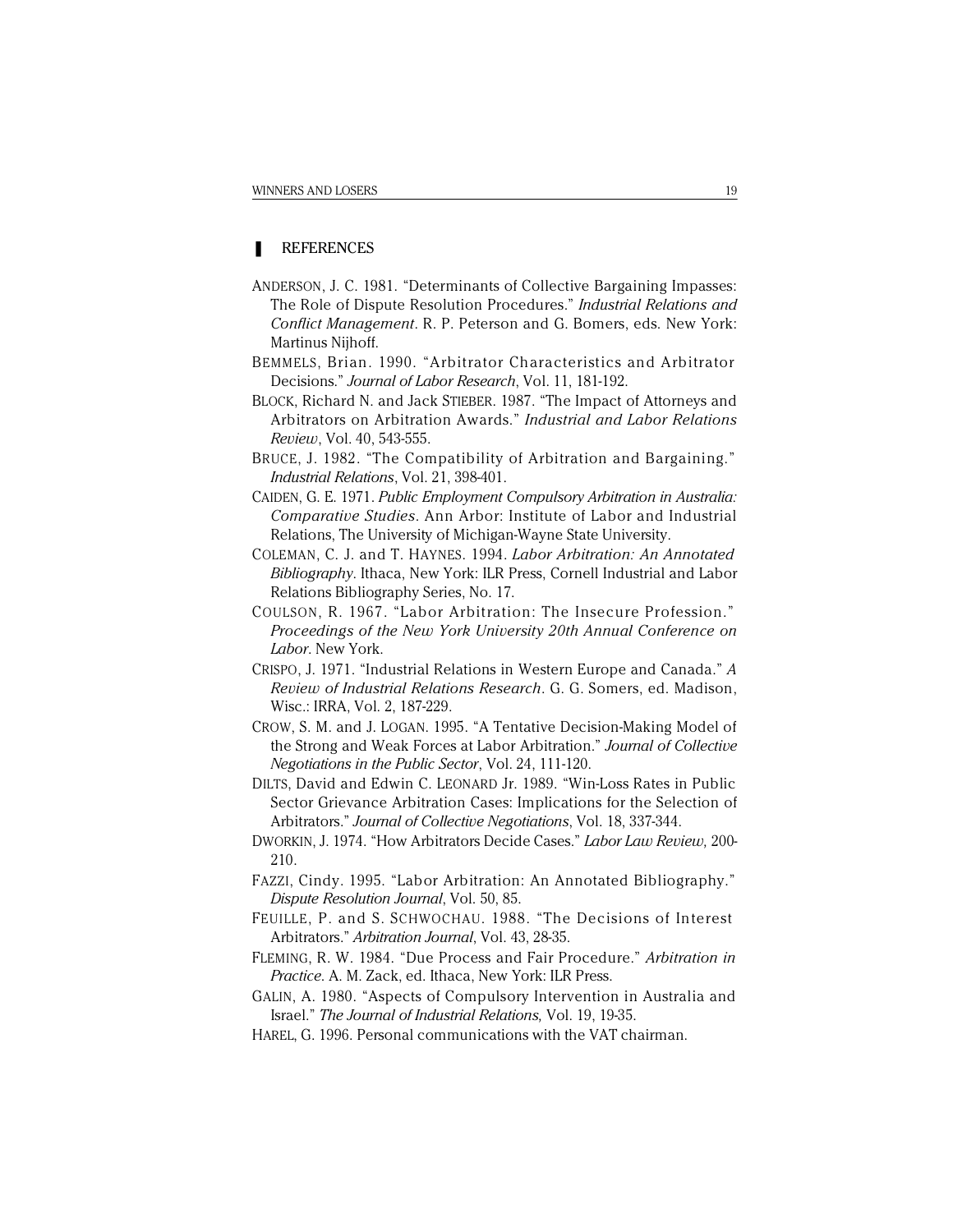- HAREL, G. and A. COHEN. 1980. "Public Sector Interest Arbitration in Israel." *The Arbitration Journal*, Vol. 35, 27-32.
- HENEMAN, H. G. and M. H. SAUNDER. 1982. "Arbitrators' Background and Behavior." *Proceedings of the IRRA 35th Annual Conference*. Madison, Wisc.: IRRA, 216-226.
- ILO. 1980. *Conciliation and Arbitration of Industrial Disputes in English-Speaking Countries of Africa.* Geneva: ILO, Labour Management Relations Series, 28-34.
- KATZ, Marsha and Helen LAVAN. 1991. "Arbitrated Public Sector Employees Grievances: Analysis and Implications." *Journal of Collective Negotiations*, Vol. 20, 293-305.
- KOCHAN, T. A. 1980. "On Dispute Resolution Procedures." *Collective Bargaining and Industrial Relations: From Theory to Policy to Practice*. Irwin, Ill.: Irwin Press, 272-360 .
- KOLB, D. M. 1983. "Strategy and Tactics of Mediation." *Human Relations*, Vol. 36, 247-268.
- KRIPPENDORFF, K. 1980. *Content Analysis: An Introductionto its Methodology*. Beverly Hills: Sage Publications.
- LAVAN, Helen. 1990. "Arbitration in the Public Sector: A Current Perspective." *Journal of Collective Negotiations*, Vol. 19, 153-163.
- LOWRY, P. J. 1983. "Conciliation Services in Great Britain." *Conciliation Services: Structures, Functions and Techniques.* Geneva: ILO Press.
- MCCARTHY, W. E. 1968. "Compulsory Arbitration in Britian: The Work of the Industrial Dispute Tribunal." Royal Commission on Trade Unions and Employees Associations, Research Paper 8, London: Her Majesty's Stationary Office.
- MCKELVEY, J. T. 1984. "Discipline and Discharge." *Arbitration in Practice*. A. M. Zack, ed. Ithaca, New York: ILR Press.
- MESCH, Debra J. and Olga SHAMAYEVA. 1996. "Arbitration in Practice: A Profile of Public Sector Arbitration Cases." *Public Personnel Management*, Vol. 25, 119-132.
- OLSON, Craig and Paul JARLEY. 1991. "Arbitrator Decisions in Wisconsin Teacher Wage Disputes." *Industrial and Labor Relations Review*, Vol. 44, 536-547.
- OVERTON, C. E. 1973. "Criteria in Grievance and Interest Arbitration in the Public Sector." *The Arbitration Journal*, Vol. 28, 28-33.
- PRASOW, P. 1974. "The Arbitrators Role." Institute of Industrial Relations, University of California, Los Angeles.
- SCOTT, C. and E. SHADOAN. 1989. "The Effect of Gender on Arbitration Decisions." *Journal of Law Reseach*, Vol. 10, 429-436.
- SHAND, T. P. 1968. "The Role of Government in New Zealand in Wage Bargaining and Settlement of Disputes." *Wage Fixing in New Zealand*. S. J. Callahan, ed. London: Oxford University Press.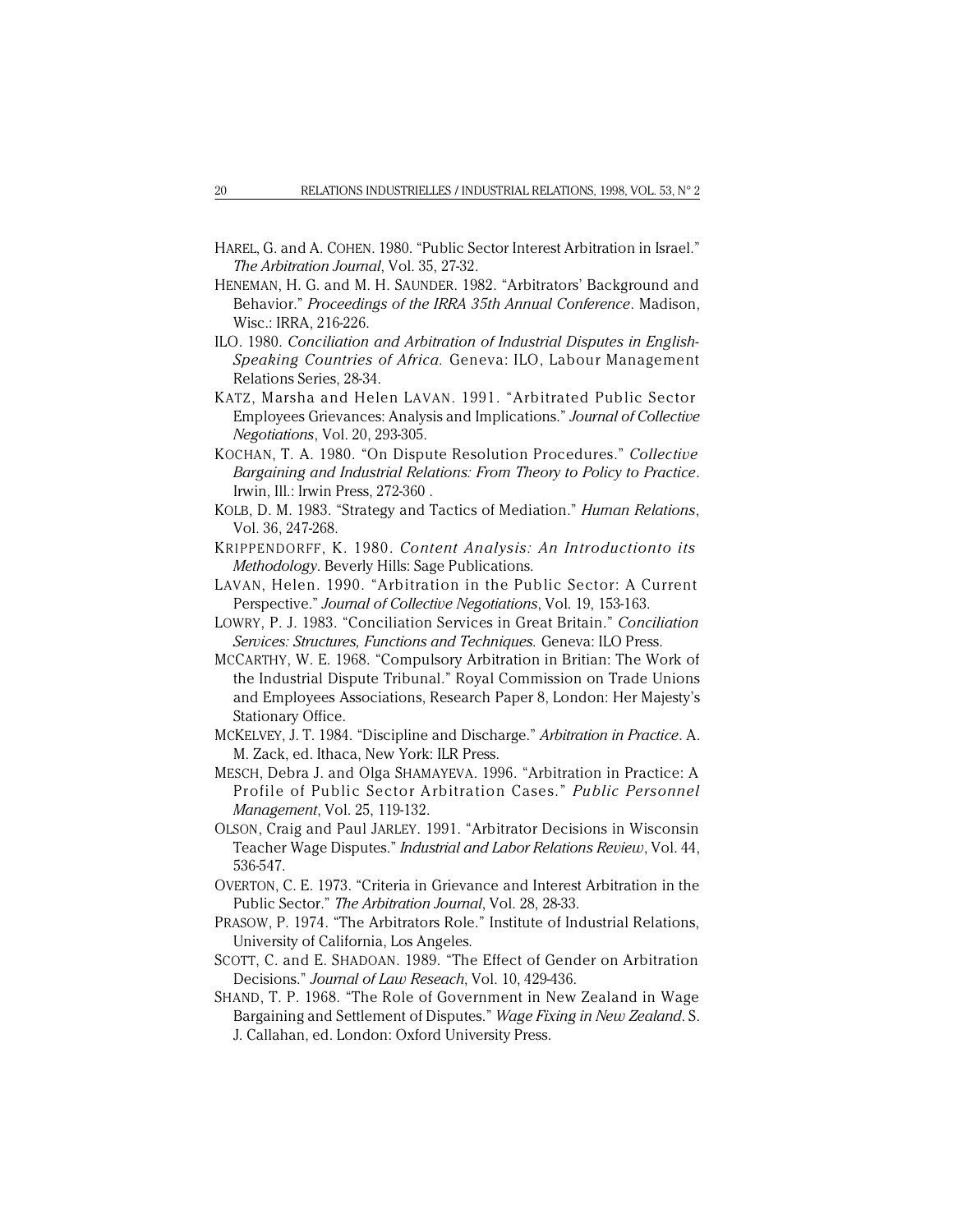- SUMMERS, C. W. 1984. "Individual Rights in Arbitration." *Arbitration in Practice*. A. M. Zack, ed. Ithaca, New York: ILR Press.
- THORNICROFT, Kenneth Wm. 1994. "Do Lawyers Affect Grievance Arbitration Outcomes? The Newfoundland Experience." *Relations industrielles/Industrial Relations*, Vol. 49, 356-369.
- THORNTON, Robert and Perry A. ZIRKEL. 1990. "The Consistency and Predictability of Grievance Arbitration Awards." *Industrial and Labor Relations Review*, Vol. 43, 294-307.
- ZACK, A. M., ed. 1984. *Arbitration in Practice*. Ithaca, New York: ILR Press.

# RÉSUMÉ

#### Une analyse des tribunaux israéliens d'arbitrage volontaire

L'arbitrage volontaire de règlement des conflits fait depuis longtemps l'objet d'études tant pour encourager son utilisation que pour comprendre les mécanismes sous-jacents à ses décisions. On a alors mis à jour des liens empiriques entre différentes conditions théoriques, contextuelles et internes influençant les décisions de l'arbitre en faveur d'une partie ou d'une autre. Généralement, on a vu ces liens comme des événements explicatifs unidirectionnels. Par exemple, on a trouvé un effet « narcotique » pour certains arbitrages. D'autres ont conclu que les grands syndicats riches ont de meilleures chances de succès en arbitrage que les plus petits et moins riches. En somme, on regarde les facteurs un à la fois et il est rare qu'on tente une analyse multivariée afin d'isoler le meilleur ensemble de variables explicatives. Nous tentons ici de dépasser cette étape en créant un ensemble de données où des variables explicatives concurrentes sont analysées.

Nous avons examiné les dossiers des tribunaux israéliens d'arbitrage volontaire depuis leur institution, en 1977, jusqu'en 1984, au moyen de quatorze variables indépendantes importantes liées aux résultats de l'arbitrage. C'est en utilisant l'analyse de contenu pour chaque dossier que nous avons généré un ensemble de données fiables. Ces variables furent ensuite appariées à la variable dépendante, i.e. le degré de succès atteint par les employés dans les décisions arbitrales. En établissant le succès par rang plutôt que d'en faire une variable dichotomique, nous avons été capables de reproduire la forme des décisions. Comme le démontrent les résultats, la plupart des décisions arbitrales sont mixtes, les décisions toutes « pour » ou toutes « contre » constituant la minorité.

Cela implique que les employés ont tendance à surestimer leurs chances de gagner complètement leurs causes. Les résultats suggèrent qu'en